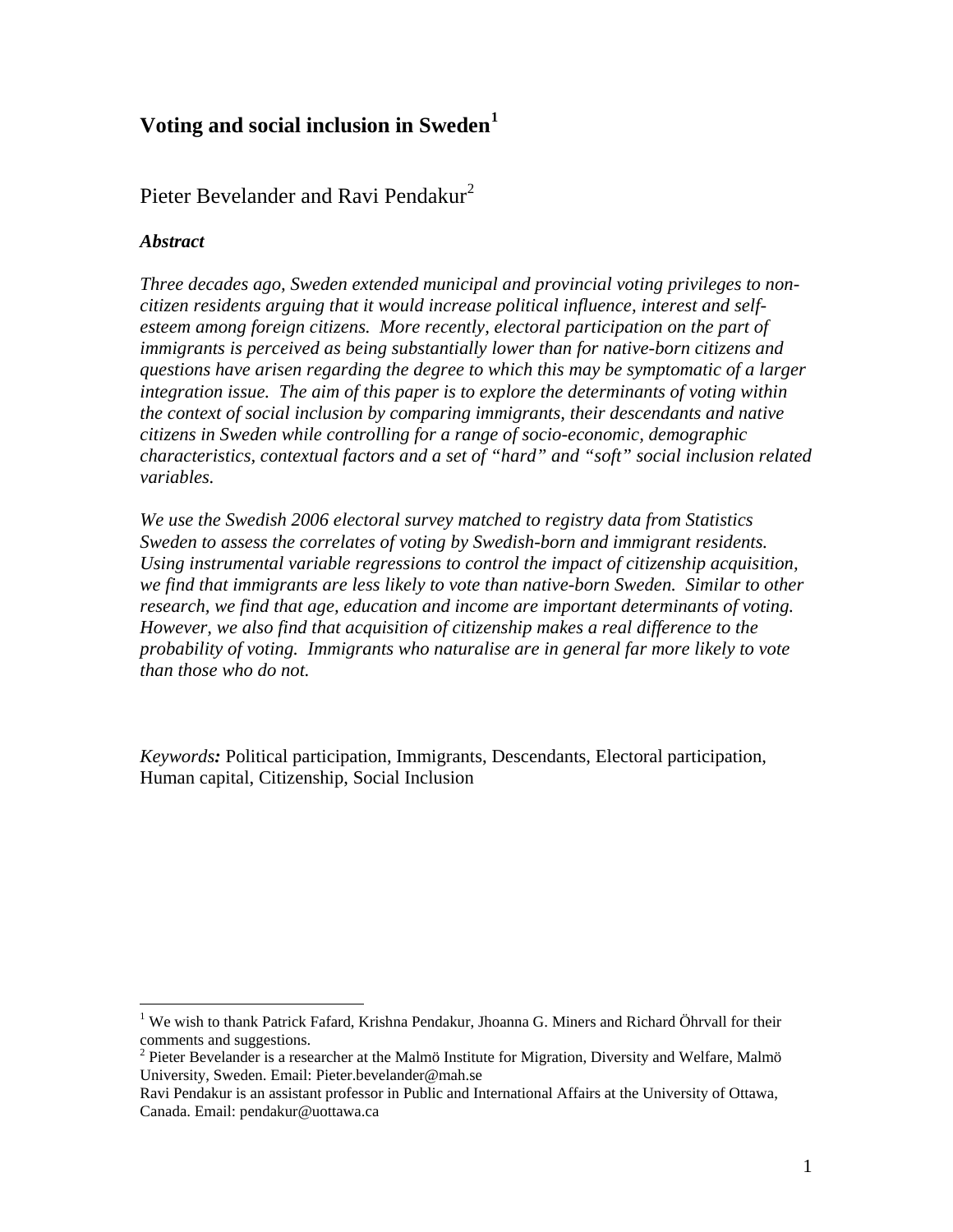# **Introduction**

 $\overline{a}$ 

Voting in free elections is often viewed as the most basic and important form of political participation. As such, the level of participation can be seen as an indicator of how well democracy is faring. On this yardstick, electoral participation in Sweden is high compared to other democratic countries. Over 80 percent of eligible voters exercised their franchise in the 2006 national, provincial and local elections.<sup>[3](#page-1-0)</sup>

Immigration to Sweden over the last 50 years has been substantial. In 2006, 13 percent of the population, or about 1.2 million individuals residing in the country, were born abroad. There are an additional 300,000 people born in Sweden who are the children of immigrants (about 4 percent of the population). Sweden was one of the first countries to extend local and provincial voting rights to immigrants with resident status, arguing that it would increase social and political inclusion among foreign born residents (SOU 1975, 15). At the same time, Sweden liberalized citizenship acquisition policies. Three decades later, voting on the part of foreign born residents is substantially lower than for native-born and naturalized citizens (see Öhrvall 2006). To our minds, this could be evidence of a larger social inclusion issue. The aim of this paper is to explore the act of voting as a measure of social inclusion by comparing voting propensities of immigrants, their descendants and native citizens in Sweden after controlling for a range of contextual, socio-economic and demographic characteristics. In particular we focus on the impact of citizenship acquisition – does the symbolic act of attaining citizenship result in increased voting participation on the part of foreign-born residents and their descendents.

We find that overall, immigrants are less likely to vote than native-born Swedes even after controlling for contextual, demographic and socio-economic factors. However, the probability of voting increases dramatically for the descendants of immigrants who are born in Sweden. Similar to other research, we find that age, education and income are

<span id="page-1-0"></span> $3$  We note that all three elections take place on the same day. This means that voter turnout is about the same across municipal and provincial elections. The elections of 2006 are particularly interesting because they represent a reversal in the downward trend in electoral participation in Sweden.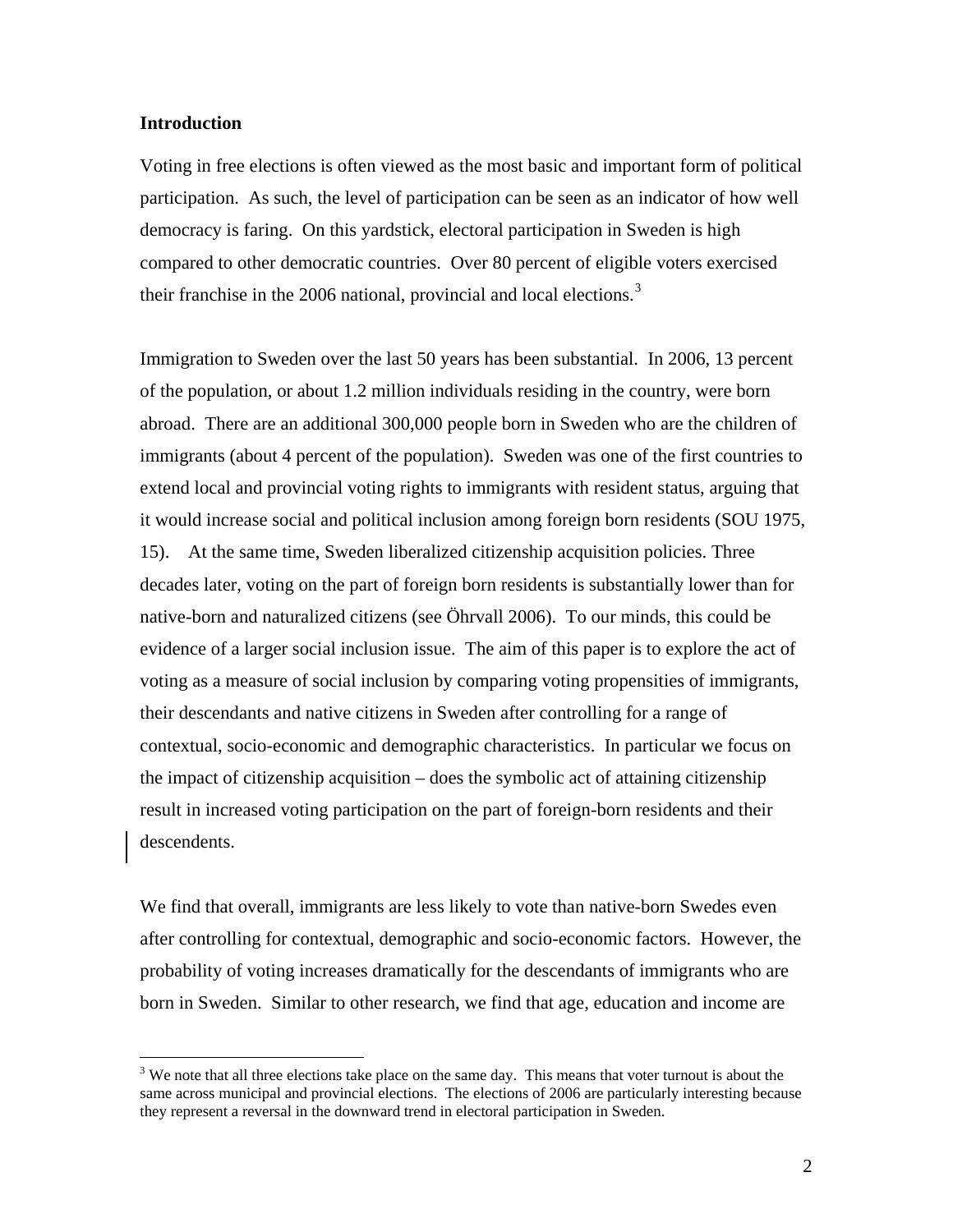important determinants of voting. However, we also find that acquisition of citizenship makes a real difference to the probability of voting. Immigrants who naturalise are in general far more likely to vote than those who do not

# **Research question:**

Our goal is to assess the degree to which differences in voting probabilities are a product of immigrant status and citizenship, controlling for a broad set of demographic, socioeconomic and contextual characteristics. We focus upon three primary categories of residents. Ethnic Swedes born in Sweden constitute the primary comparison group. We also examine eight country of birth groups with permanent residency. Finally we include two groups who are the descendents of immigrants, who do not necessarily have citizenship by right of birth. The primary questions we ask are:

- To what extent are there differences in voting participation across immigrant and Swedish-born categories?
- $\bullet$  If there are differences, to what extent are they explained by contextual, demographic and socio-economic factors, human capital attributes and immigration related factors?
- Does the act of citizenship acquisition serve to increase voter participation?

Of particular interest is the fact that we examine these issues through a social inclusion lense because we view both citizenship and voting as symbolically important inclusionary processes.

We use the 2006 Swedish electoral survey which contains information on individual electoral participation in national, provincial and municipal elections. This information was matched to registry data from Statistics Sweden which contains socio-economic and demographic characteristics for every Swedish resident. From these two sources, we are able to create a database which matches voting to individual characteristics for more than 70,000 residents of which 13,000 do not have Swedish citizenship but are eligible to vote in municipal. We first provide a historical overview of immigration to Sweden followed by an examination of past research on political participation and inclusion. With this understanding in hand we then assess the degree to which voting differs across socio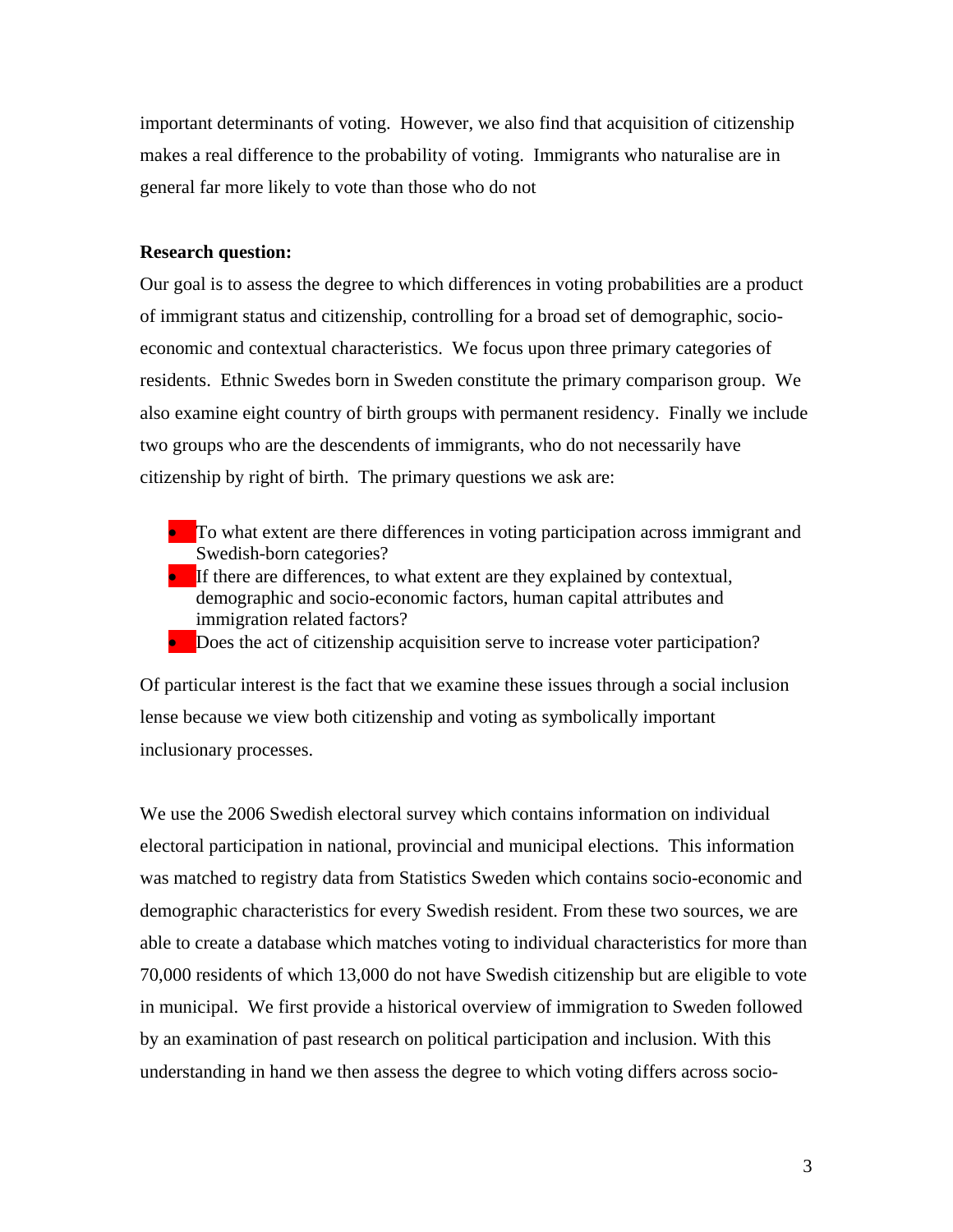demographic and immigrant groups with particular emphasis on citizenship acquisition and long term integration.

#### **Context**

#### *Immigration*

From World War II to the early 1970s, immigration to Sweden was mainly Nordic and European, characterized by labour force immigration. During this time, Sweden's economy expanded rapidly due in part to reconstruction efforts in neighbouring countries. Labour shortages in Sweden were resolved in the 1950s through the import of skilled labour through immigration which served to complement the native labour force. This skilled labour was mainly recruited from northwestern Europe, with the majority coming from West Germany and the Nordic countries.

The 1960s saw a shift in the labour force toward unskilled or low-skilled (often imported) workers. In contrast to their counterparts a decade earlier, these workers were used more as a substitute for the native workforce rather than as a complement. While earlier immigrants allowed the economy to grow in size, the immigrants of the 1960s facilitated a widening of the economy. These new immigrants found low-skill industrial jobs vacated by Swedes during the expansion of the service sector. The fact that these newly vacated jobs could be filled by unskilled workers resulted from a massive industrial investment aimed at increasing international competitiveness and reducing costs (Lundh and Ohlsson 1999). In addition to immigrants from Nordic countries, immigrants from the Mediterranean such as Greece, Yugoslavia and Turkey also began to migrate to Sweden.

During the 1960s, there were no working visa restrictions. Migrant workers could simply show up in Sweden on a tourist visa. By the end of the 1960s, the situation began to change for immigrants. Fuelled by trade unions, the state changed the rules governing entrance into Sweden. The new rules, implemented in 1968, meant that future applicants for work and residence permits from non-Nordic countries had to apply before they entered the country. Simultaneously, the applicant needed to arrange for both a job and a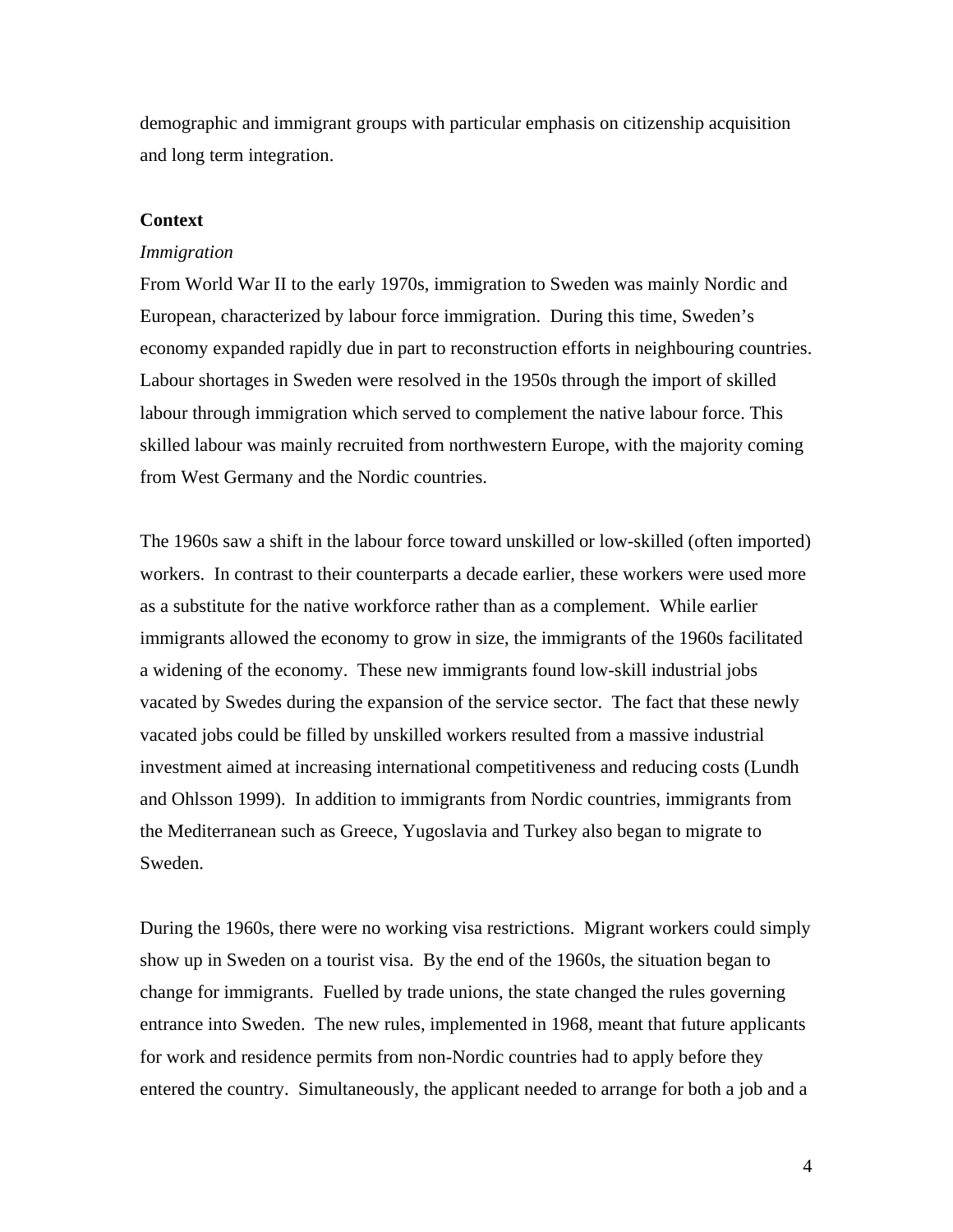place to live. This dramatically decreased labour immigration from non-Nordic countries.

Sweden's economic growth dropped substantially following the oil shock of the early 1970s. As with many western countries, the Swedish economy passed through a period of structural change which saw the decline of the industrial sector and the emergence of a strong service sector. Nordic labour migration, especially Finnish, gradually declined primarily because of a diminishing gap in the standard of living between the two countries and an increasing demand for labour within Finland. While labour migration dwindled during the 1970s and even more significantly in the 1980s and 1990s, other types of migration started to increase. These new groups were predominantly noneconomic migrants (family reunification) and refugees. This also led to a major shift in the country of origin mix amongst the immigrant population. In the 1970s, the major contributors to the immigrant population in Sweden were primarily refugees from Chile, Poland and Turkey. In the 1980s, the lion's share of this new immigrant contingent came from Chile, Ethiopia, Iran and other Middle Eastern countries. In the mid-1990s, refugee and family reunification policies allowed increasing numbers of immigrants from Iraq, the former Yugoslavia and other Eastern European countries (Bevelander 2004). However, the entrance of Sweden into the European Employment Strategy/European Union (EES/EU) in 1994/1995 rejuvenated labour migration in Sweden, primarily of EU citizens.

# *Extending the electorate: citizenship and foreign citizens*

Citizenship in Sweden is based on the *jus sanguinis* principle. People whose parents are Swedish citizens are automatically granted citizenship. However, unlike the case of Canada, the children of non-Swedish citizens who are born in Sweden are not automatically entitled to Swedish citizenship. That aside, Swedish legislation on naturalization is one of the most liberal in Europe. In 2006, 77 percent of eligible foreign-born residents with non-Swedish parents had obtained Swedish citizenship.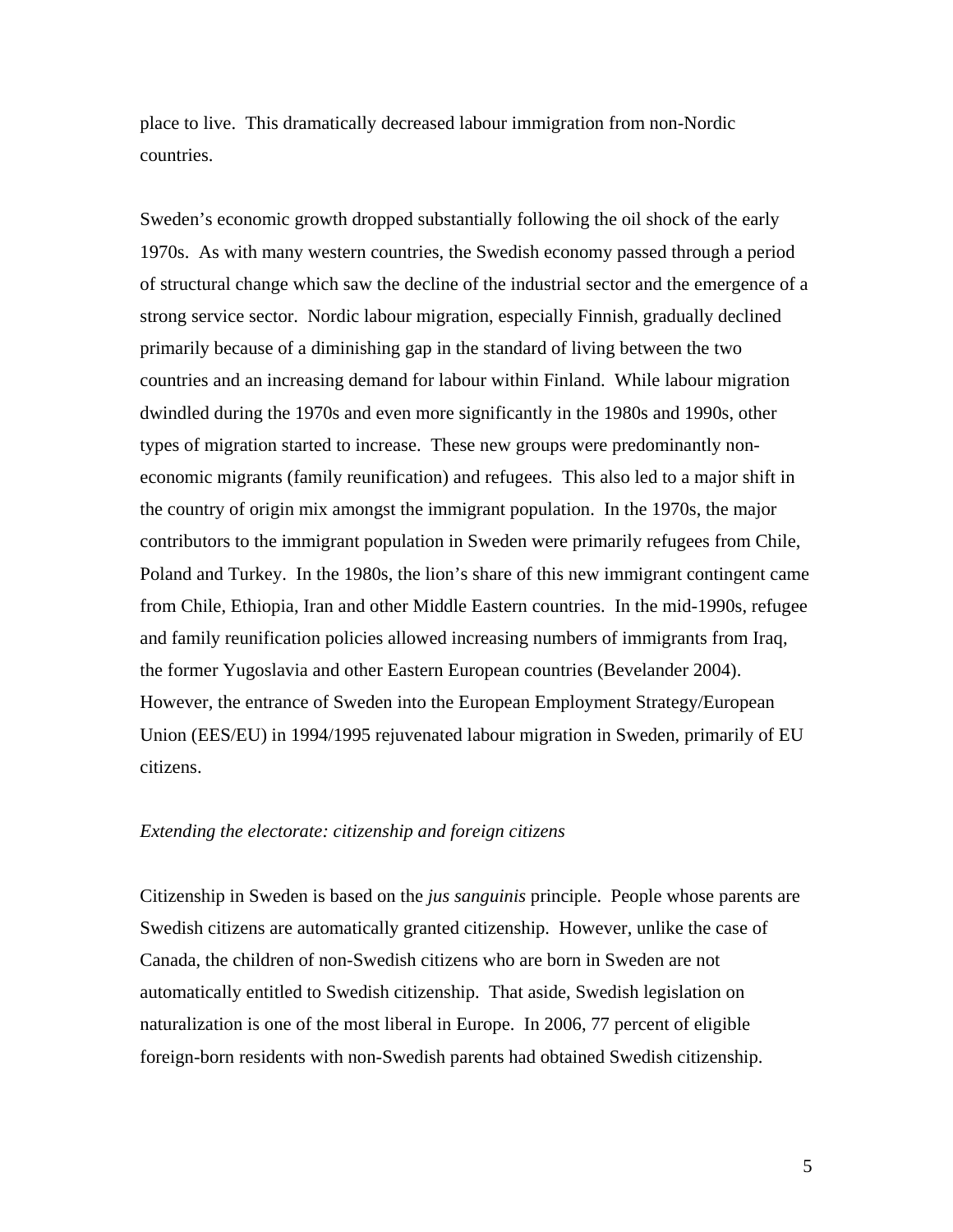Since the 1970s, foreign citizens from most countries over the age of 18 without a criminal record have been able to acquire Swedish citizenship after five years of residency (or four years for refugees). Foreign citizens from other Nordic countries can obtain citizenship after only two years of residence.<sup>[4](#page-5-0)</sup> Gaining citizenship by notification is also possible. This is basically a simplified juridical naturalization procedure used mainly by Nordic citizens. In general, acquiring Swedish citizenship by notification is possible if the applicant is 18 years of age or older, has lived in Sweden for five years and has not been sentenced to prison during this time.<sup>[5](#page-5-1)</sup>

Dual citizenship was forbidden in Sweden until July 1, 2001 except in cases where countries did not allow renunciation of citizenship. While many individuals may see uptake of a citizenship as a fairly casual act, renunciation of a citizenship is much more serious. After 2001, no such demands were placed on applicants (Bevelander 2006).

In 1976, foreign citizens were granted the right to vote in municipal and provincial elections after three years of registered residency. The stated goal of this change was to increase the political influence, interest and sense of belonging among foreign citizens (SOU 1975, 15). The three-year waiting period for foreign citizens from EU countries, Iceland and Norway was removed in 1998. Voting in national elections requires Swedish citizenship.

According to Öhrvall (2006), a distinct increasing trend in electoral participation is visible up to the middle of the 1970s. In 1976, 91.8 percent of the electorate voted in the national election (see Figure 1). $<sup>6</sup>$  $<sup>6</sup>$  $<sup>6</sup>$  This represents the highest level of electoral</sup> participation measured in Sweden. Sixty percent of foreign citizens exercised their franchise and voted in municipal and provincial elections in 1976 (see Figure 2). However, this decreased to 36% by 2006 (SCB 2006).

<span id="page-5-0"></span><sup>&</sup>lt;sup>4</sup> If the foreign citizen is either under 18 or with a criminal record, there is a waiting period before the applicant can apply for Swedish citizenship.

<sup>5</sup> Individuals granted refugee status can apply for citizenship after 4 years.

<span id="page-5-2"></span><span id="page-5-1"></span> $6$  In Figure 1, voting participation is given based on the 2006 electoral survey. Individuals over the age of 75 are included from 1988 on. This means that prior to 1988 the participation rates shown in Figure 1 are somewhat higher than the actual electoral participation for the years up to 1985.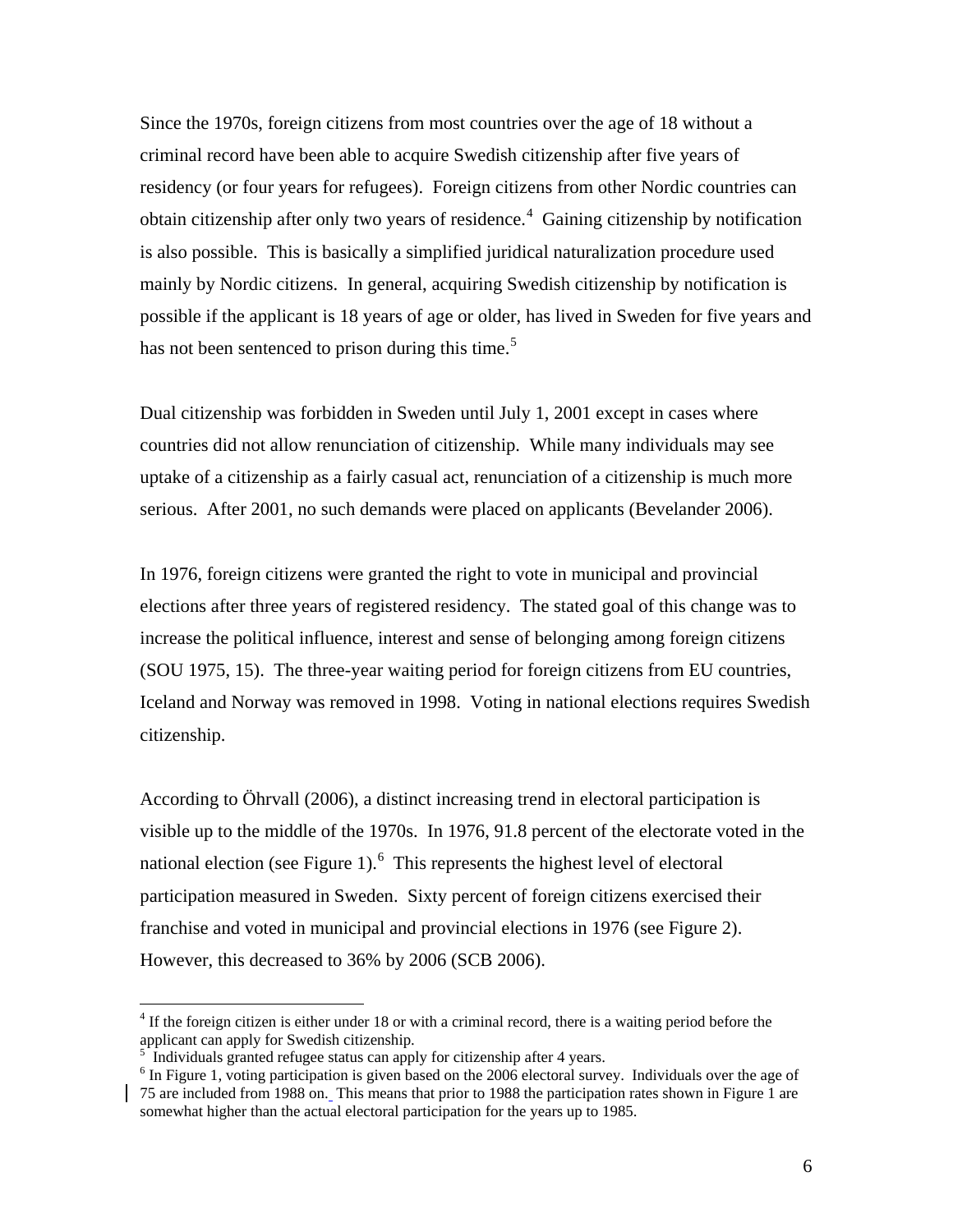### **Earlier research**

### *Social Inclusion & Voting*

The concept of social inclusion is an elusive term. Although it is accompanied by a burgeoning literature, there is little consensus as to what it means. However, in their review of the social inclusion literature, Toye and Infanti (2004) argue that social inclusion is both an outcome and a process. Arguably, social inclusion is a powerful normative concept that can serve as both a framework and an ideal in areas such as policy-making and community-building. The social inclusion literature states that a fundamental goal of society is to enable its members to participate fully as valued, respected and contributing members (see Toye and Infanti 2004; Laidlaw Foundation 2002; European Union 2001). Indeed, the European Union defines social inclusion as

a process which ensures that those at risk of poverty and social exclusion gain the opportunities and resources necessary to participate fully in economic, social and cultural life and to enjoy a standard of living and well-being that is considered normal in the society in which they live. It ensures that they have a greater participation in decision-making which affects their lives and access to their fundamental rights (European Commission 2005, 10).

The concept of inclusion is linked to that of exclusion. Both are concerned with access to societal resources (be they tangible, such as financial resources or intangible, such as decision-making power).

Much of the social inclusion literature focuses upon tangible and required activities such as working, or access to a dwelling. However, in our view these are non-negotiable. People need a place to live and by and large families require an income, generally based on employment. There is little choice, and therefore these measures may not reflect actual inclusion. Voluntary involvement on the other hand, such as membership in organizations, charitable activity and voting, may therefore be better markers of inclusion than income and employment. Under the European Union definition for social inclusion, one can view the act of casting a ballot in elections as an indicator of inclusion – it is both a measure of participation and ultimately connected to the decision making process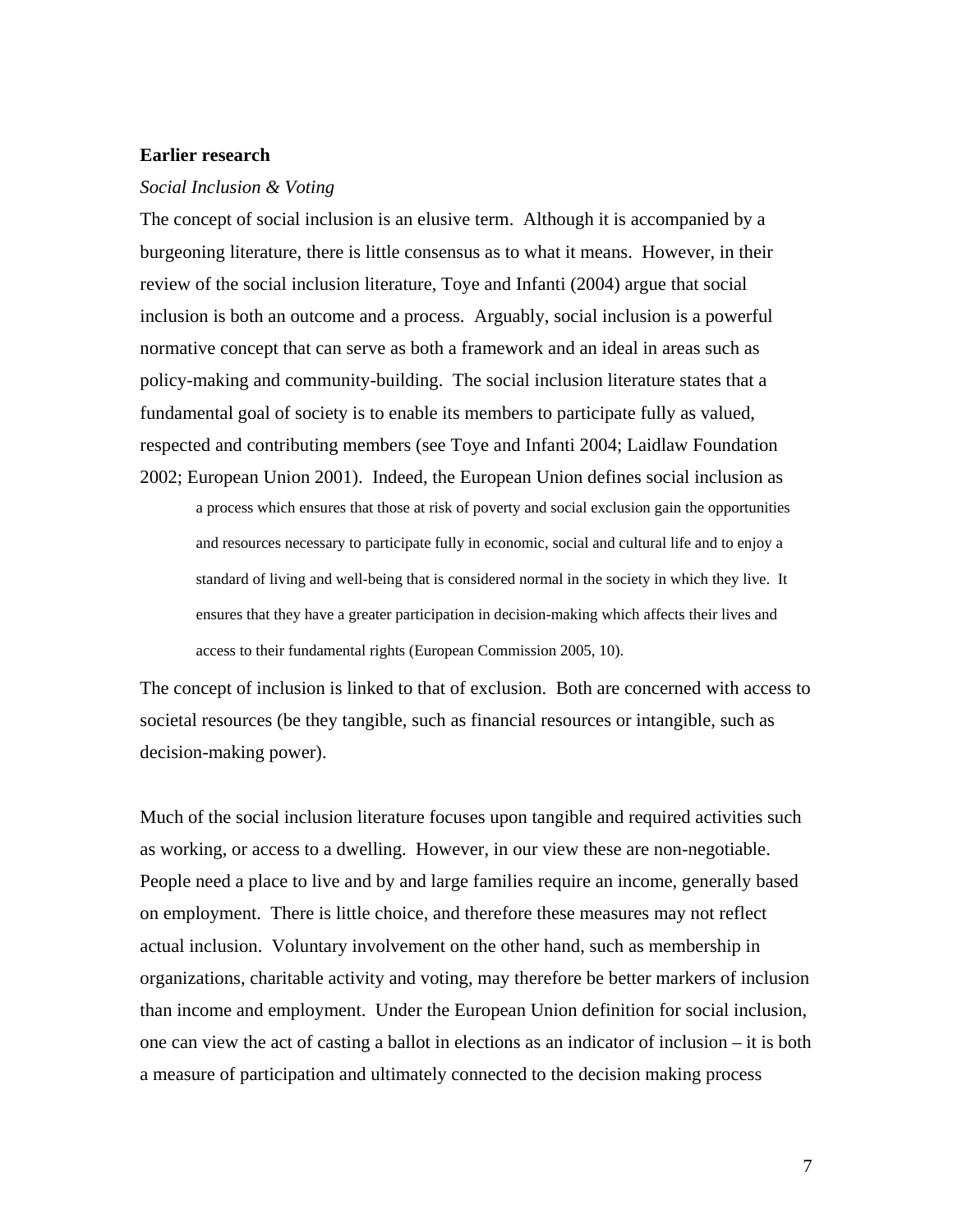(European Commission 2005). Indeed voting is completely voluntary and does not involve a negative sanction for non participation

Within the context of political engagement, Burchardt et al. (2002) argue that simple participation in elections through voting can constitute an important measure of inclusion because it taps the degree to which individuals feel that they should take part in the decision-making process at a very broad level.

Many studies have tried to identify factors that affect the likelihood and nature of voting behaviour for the population as a whole. However, studies that include an analysis of the voting behaviour of immigrants and their descendants are far less frequent in part because of lack of data and in part because immigrants are generally not given voting privileges until after attaining citizenship. This means that there are relatively few studies which look at voting and immigrant status and even fewer that include foreign citizens.

Two general themes have emerged in the literature. First, immigrants vote less than native-born; and second, the factors that result in the decision to vote differ by immigrant status and country of birth.

Multiple studies have found that immigrants are less likely to vote compared to nativeborn citizens (Adman and Strömblad 2000; Oskarsson 2003; Öhrvall 2006; Järnbert and Örhvall 2003). Ramakrishnan and Espenshade (2001) use multiple years of the Current Population Survey (CPS) to measure the probability of voting based on minority status. They find that minorities are substantially less likely to vote in elections compared to native-born majority residents. Using the 1996 CPS, Bass and Casper (2001) find similar results. Chui et al. (1991) used the 1984 Canadian Election Survey (CES) and found that immigrants did vote less compared to non-immigrants. This finding, however, can be further disaggregated to different ethnic sub-groups (Ramakrishnan and Espenshade 2001; Cho 1999). Lien (2004) finds that these differences can extend to the  $2<sup>nd</sup>$ generation. Sometimes, ethnicity has a greater influence on voting behaviour rather than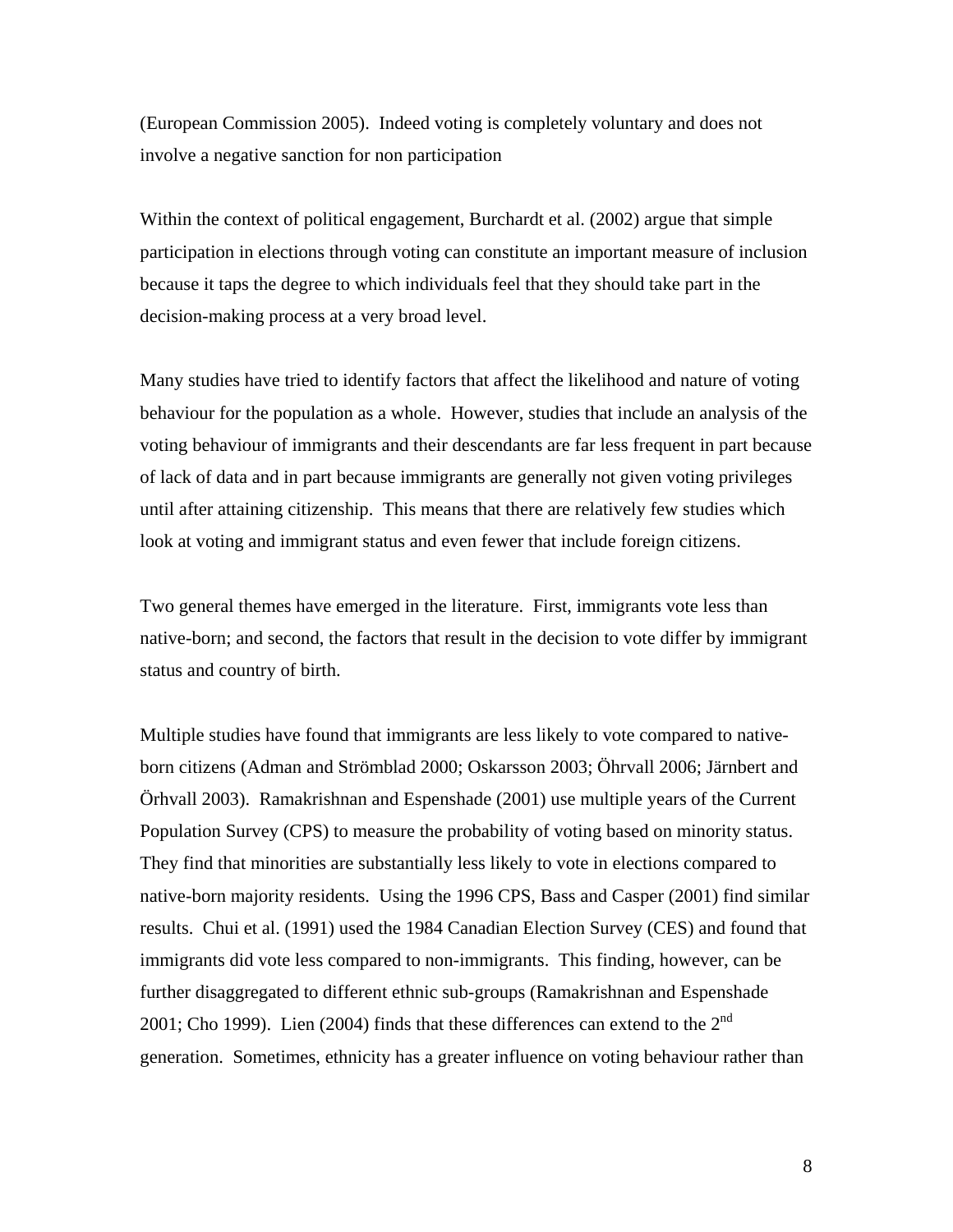one's place of birth. He finds that Asians born in the United States are less likely to vote than majority-origin citizens.

To what degree are these differences a product of socio-economic and demographic factors? Adman and Strömblad (2000) studied electoral participation of immigrants in Sweden. Using a sample of 3000 individuals from the 1998 election, they find that immigrants are less likely to vote. However, controlling for background factors causes these differences to disappear. They conclude that this is an indication of the effects of naturalization (see also Oskarsson 2003). Öhrvall (2006), using a larger sample of 2002 Swedish election data finds a clear difference in participation between foreign-born citizens and non-citizens. However, after controlling for various background factors, he finds only a small difference in electoral participation between foreign-born and Swedish-born children of immigrants. He argues that the exclusion of immigrants from national elections, which receive most attention in the media, reduces peoples' inclination to vote in municipal and provincial elections. He also argues that for immigrants who are not socialized in the Swedish political system, local elections are the least interesting (Öhrvall 2006; see also Bäck and Soininen 1994).

A similar assertion was discovered in Canadian studies. Using the Canadian Election Survey data, White et al. (2006), found that immigrants in general have similar voting participation rates to the native-born after controlling for education and income. Likewise, using the 2002 wave of the Equality Security Community Survey, Bevelander and Pendakur (2009) found that the combination of socio-demographic and social capital attributes largely overrides the impact of immigration and ethnicity and suggest that it is not the minority attribute that impacts voting.

Looking specifically at various factors that impact voting behaviour, a survey of the literature and studies conducted show that different variables can affect an individual's voting probability positively, negatively or none at all. Tuckel and Meisel (1994), who look at voting by European minorities living in the United States, argue that demographic and socio-economic factors, such as age, education and labour force characteristics are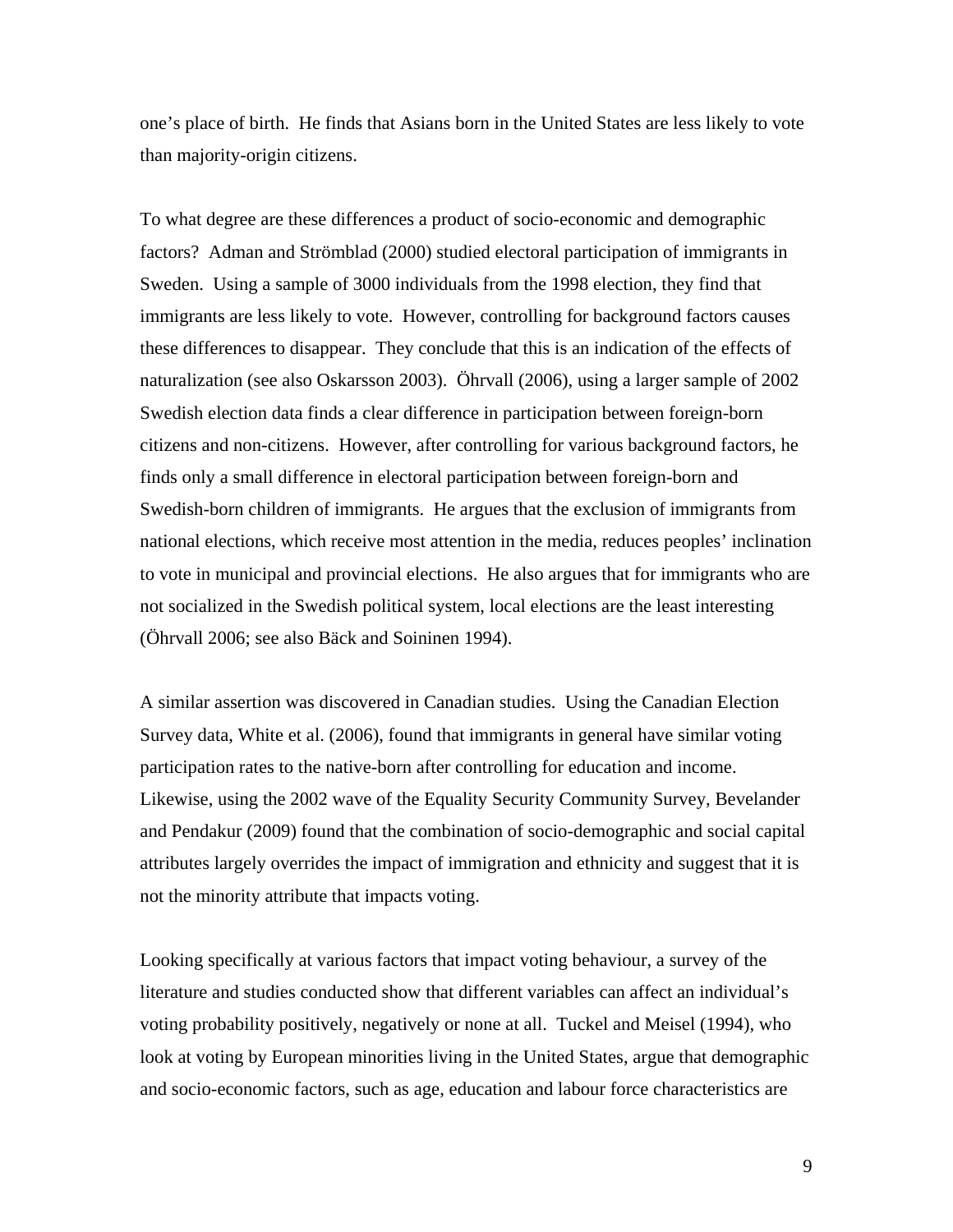the dominant factors in explaining voting probabilities (see also DeSipio 1996; Bass and Casper 2001; Verba et al. 1995).

In Sweden, Öhrvall (2006) found that women are more likely to vote than men, employed more than unemployed, with participation also increasing with age, income and higher educational level. Prior to this study, Järnbert and Örhvall (2003) identified the same variables as having an influence on the voting behaviour of individuals.

Ramakrishnan and Espenshade (2001) extend the model of immigrant voting behaviour by adding controls for generation, language proficiency (in English), duration of stay, ethnic residential concentration and political socialization in the home country. Across generations, they find different patterns in voting participation among different racial/ethnic groups. Except for Black and Asian-American immigrants, a longer stay in the United States increases the probability of voting. Being an immigrant from a repressive regime has a weak negative effect on voting participation. Language proficiency, as measured by the presence of Spanish-language ballots and proximity to co-ethnics (measured at a state level) did not have a strong effect on the probability of voting. They did find, however, that the political culture in a state influences voting behaviour.

There has been some evidence which suggests that citizenship acquisition may be important in the decision to vote. Öhrvall (2006) argues that immigrants who obtain Swedish citizenship are more committed to the country than non-citizens and therefore, are more inclined to vote (Öhrvall 2006). Messina (2006), while comparing voting results for the latest elections by citizens and non-citizens in a number of European countries, argues that obtaining citizenship and increased years of residency in the country are positively related to higher rates of electoral participation. Similar to the latter finding, White et al. (2006) found that as the length of residency increases, voting probability of immigrants also increases. However, Ramakrishnan and Espenshade (2001) challenge these claims arguing that differences in voting probabilities are not always reduced from one generation to another.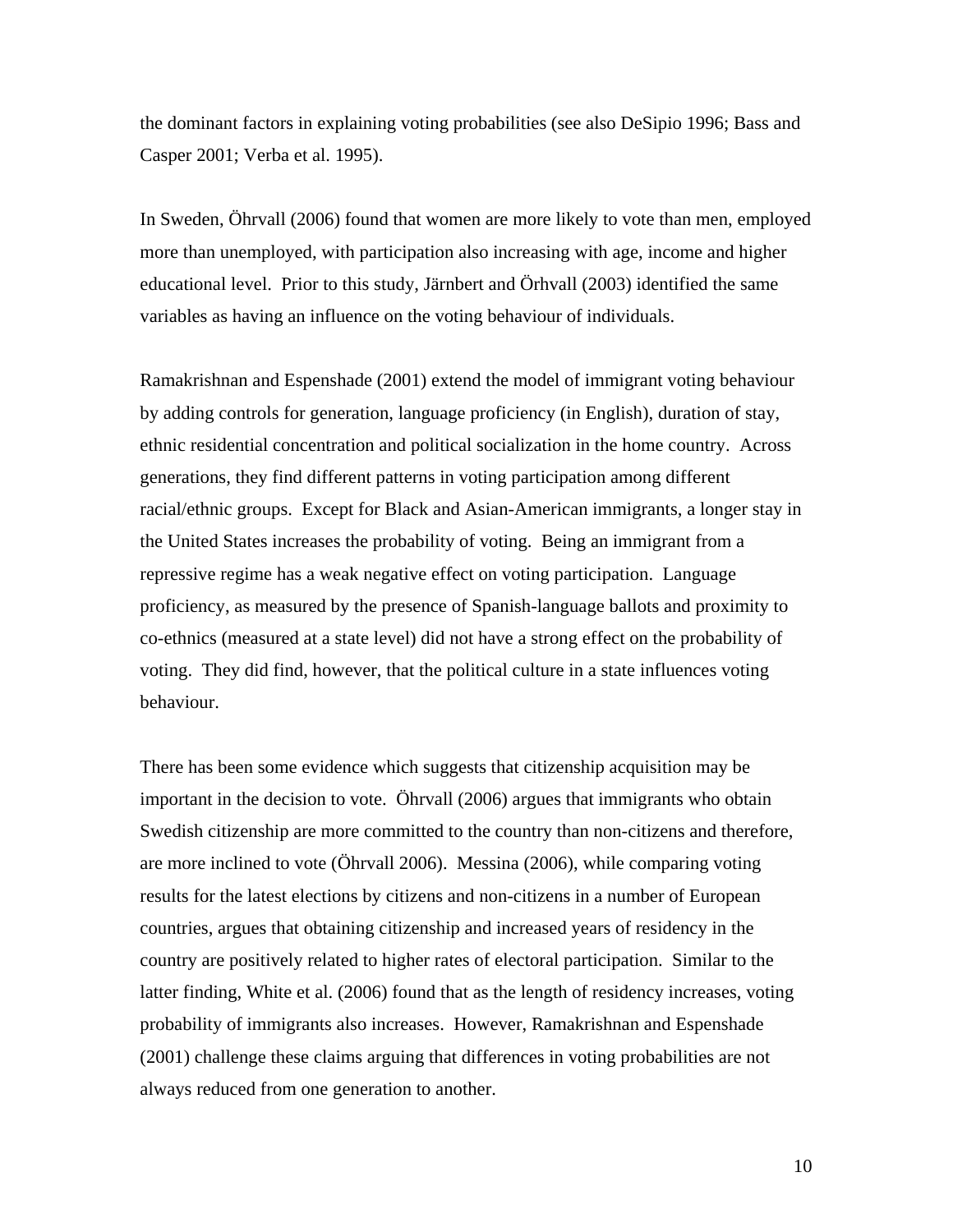The preceding review suggests that there are some areas of contention regarding the reasons immigrants have lower voting rates. Evidence from the United States (see DeSipio 1996; Bass and Casper 2001; Verba et al. 1995; Tuckel and Meisel 1994) suggests that differences are largely a result of demographic and socio-economic factors. Evidence from Europe and Canada (see for example Chui et al 1991; Öhrvall 2006; Messina 2006) point to issues related to socialization and integration. Another area of particular interest in Europe is the impact of citizenship acquisition on voter participation. The fact that non-citizens can vote in local elections in a number of European countries opens up the debate to questions related to the intrinsic value of citizenship as a measure of belonging and thus inclusion.

It is also clear that voting can be viewed as constituting a grounded measure of inclusion (see Burchardt et al 2002). Thus measuring the independent effect of immigrant status on voting, after controlling for demographic and socio-economic factors could offer a useful measure of the degree to which minorities are included in Swedish society. Further given that citizenship can be viewed as a measure of inclusion, it may have a real impact on peoples willingness to engage in societal decisions, such as voting.

Our goal is to examine the link between two largely symbolic and yet important measures of inclusion and belonging – that of citizenship acquisition and voting. In the Swedish context, and indeed in many other countries, neither action incurs substantial negative consequences to non-participation – the cost of not acquiring citizenship in Sweden is minor and, the cost of not voting is negligible. Yet both are indictors of peoples' sense of belonging and willingness to participate. Thus we ask, after controlling for a range of socio-economic, demographic and contextual factors, to what degree do we find differences in voting probabilities across country of birth groups and generation and to what degree are these differences mitigated by the acquisition of citizenship.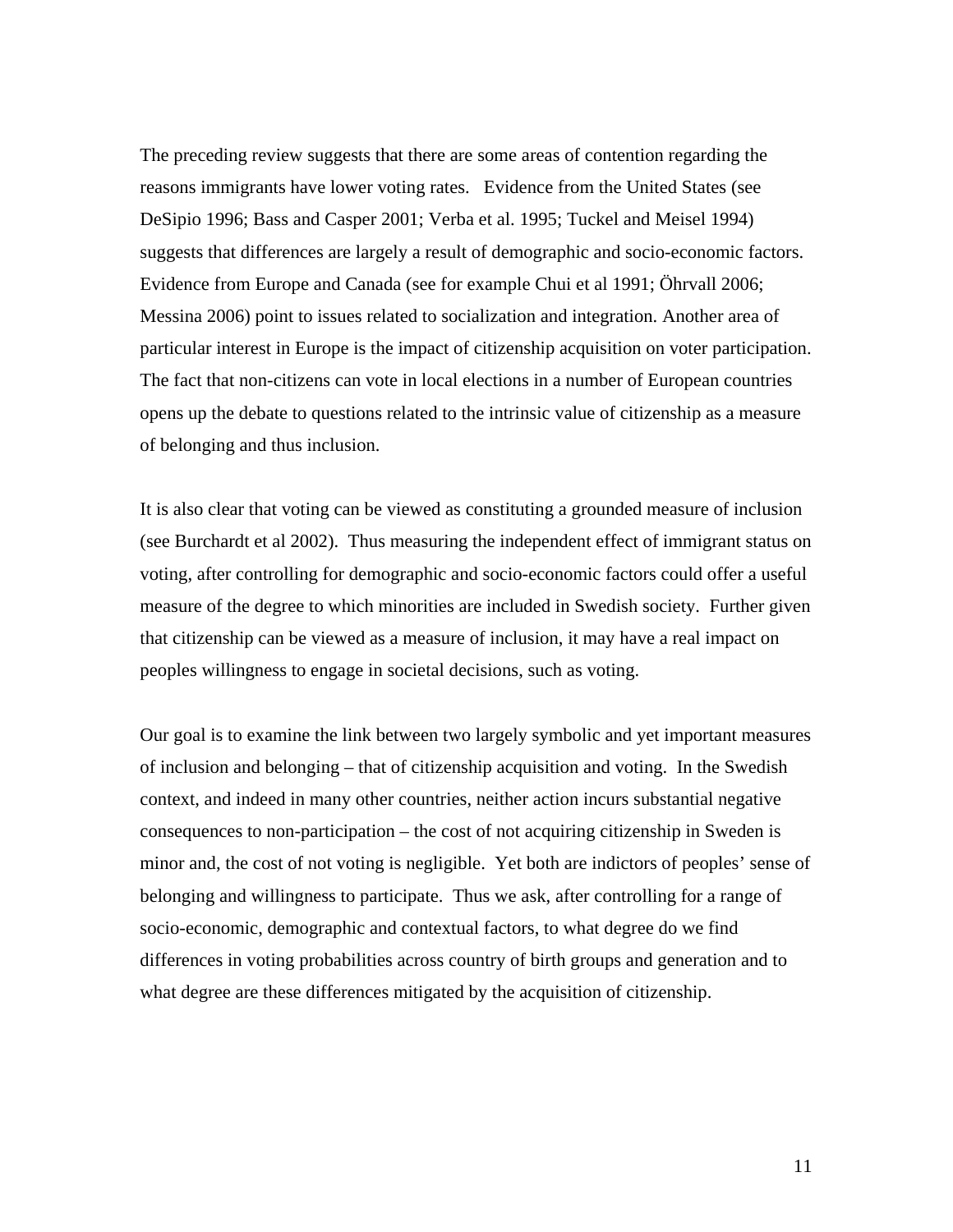# **Data and method**

The Swedish 2006 Electoral Survey contains information on individual electoral participation for a sample of eligible voters in national, provincial and municipal elections. This information is then matched to registry data from Statistics Sweden, which contains demographic and socio-economic information for every Swedish resident. We then matched city of residence information from this sample to the 2006 Swedish register data in order to add municipal characteristics to the base. Combining these sources of information allows us to run weighted instrumental variable regressions to explore the relationship between socio-economic and immigrant characteristics on voting in the 2006 municipal election controlling for citizenship acquisition. In total, we have information for 70,932 Swedish residents, a third of whom are immigrants (23,678). More than half of the immigrants (12,790) are not citizens but have the right to vote in municipal and provincial elections.

We run three types of regressions. The first set, for all Swedish residents are normal OLS regressions where the dependent variable is whether the respondent voted in the 2006 municipal election. For people born outside Sweden, we run instrumental regressions where the dependent variable is whether an individual has voted in the 2006 municipal election. Suppose that individuals that acquire citizenship are also more likely to vote because both are forms of participation and people who participate in voting are also likely to take out citizenship. In order to remove the bias caused by both actions being forms of participation we use citizenship acquisition rules and the years since eligible for citizenship as an instrument for citizenship. The rules are as follows:

- 1. Immigrants from Nordic countries who have lived in Sweden for two or more years are eligible for citizenship. For Nordic immigrants, the number of years in Sweden after 2 years of residence is assumed to be the number of years he or she has been eligible for citizenship, and;
- 2. Immigrants from other countries are eligible to apply for citizenship after five years. The number of years after this is considered to be the number of years he or she has been eligible for citizenship.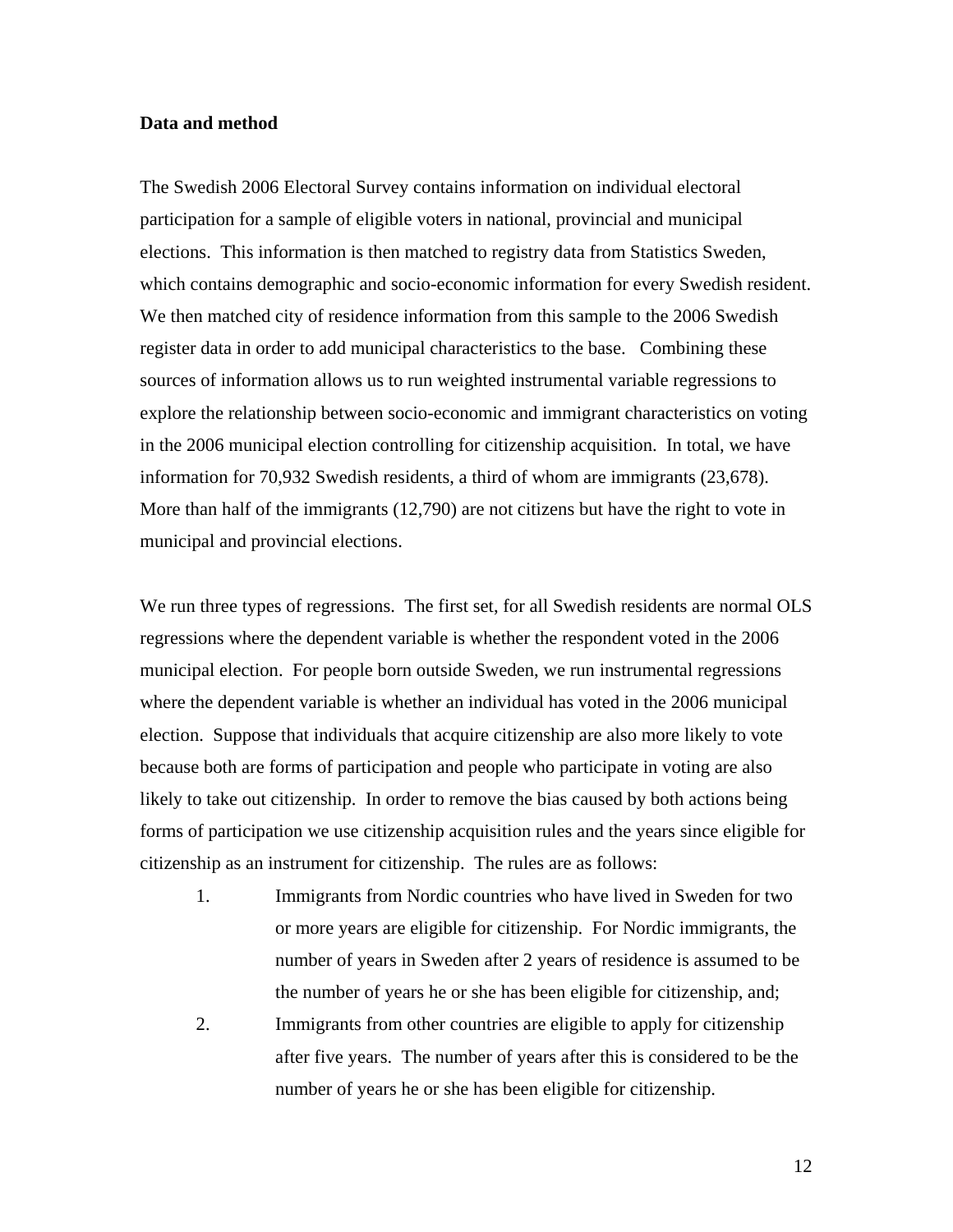By instrumenting citizenship in this way, we interpret the coefficient for citizenship as the 'clean' effect of citizenship on voting (without the impact of participation that is correlated with voting).

We also run separate instrumental variable regressions for each of the 9 country of birth groups. This is equivalent to a model in which all variables are interacted with country of birth.

We include fourteen variable types in our models. Contextual variables, drawn from the registry include the log of the city population, the log of the immigrant population, the local unemployment rate for the city, and foreign-born municipal council representation.<sup>[7](#page-12-0)</sup> Demographic variables include age (six dummy variables), sex (a dummy for males), marital status (four dummy variables), a dummy variable indicating whether there are children in the household and a dummy variable indicating whether the spouse is Swedish.

Socio-economic variables include income quintile (six dummy variables including no income), housing tenure (three dummy variables), schooling (five dummy variables) and schooling interacted with whether the last level of schooling was outside Sweden (for a total of 10 dummy variables). For regression with all Swedish residents, we include country of origin (12 dummy variables, including two dummy variables that define the number of immigrant parents a Swedish-born respondent has), years since immigrating and citizenship.<sup>[8](#page-12-1)</sup> For residents born outside Sweden we include 9 dummy variables for country of birth groups.

Of the variables included, housing tenure and income from work are generally recognized as 'hard' social inclusion indictors (see Ministry of Health and Social Affairs 2007). We consider having a partner who is Swedish, the presence minorities on municipal councils

<span id="page-12-0"></span>Information on the log of city size and the log of immigrant population for each respondent is drawn from the Registered Total Population (RTB) database 2006. The municipal employment rate is drawn from 2007 Statistics Sweden data and the proportion of foreign-born council members is drawn from Democracy Statistics 2007 (Statistics Sweden 2007).

<span id="page-12-1"></span><sup>&</sup>lt;sup>8</sup> We use the EU 25 definition for our EU (non-Nordic category).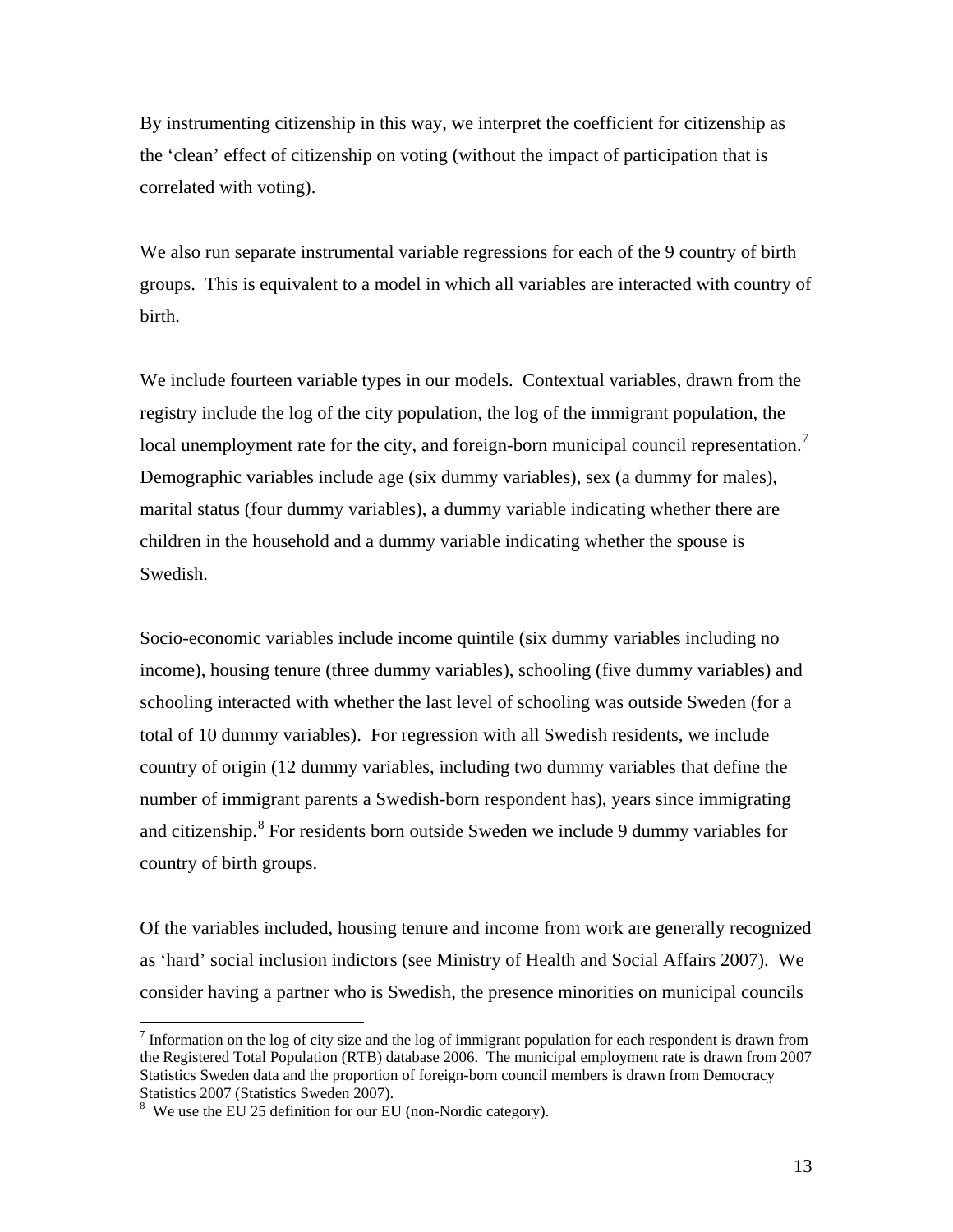and citizenship acquisition to be 'soft' indicators of social inclusion. The rest of the controls included in the model are there because they have been seen to be correlated with voting. We thus have to control for them in order to understand the impact of variables we see as related to social inclusion.

### **Results**

#### *Descriptives*

Table 1 shows the proportion of people who voted in the 2006 municipal election by selected characteristics. As can be seen, the overall rate of voting is high. Eighty percent of the population voted in the 2006 municipal election. However, the results from Table 1 suggest that there are substantial differences by age, place of birth, income and level of schooling. As suggested by the literature, younger citizens are less likely to vote. Only 69 percent of those less than 25 years old voted in the municipal election as compared to 86 % of 55 to 64 year olds. People who are not married are also less likely to vote than those who are married. Having a partner who is Swedish makes a big difference. Nine out of ten people with Swedish partners voted. As schooling increases, the proportion of people who vote also increases, however obtaining the last level of schooling outside Sweden has a strong negative effect – only 60% of people in this category voted, as compared to 82% who were schooled in Sweden. Income makes a substantial difference. Only about half of people with no income voted, whereas over 90 percent of people in the top quintile voted. Renters are less likely to vote as compared to owners. Being born outside Sweden generally results in lower voting probabilities. Less than 60 percent of immigrants from Europe, Africa, the Middle East and East Asia voted. However over 60 percent of immigrants from the Americas and South Asia voted. Non-citizens are less likely to vote – just over a third of non-citizens voted in the 2006 municipal election.

To summarize, being born outside Sweden and not being a citizen appear to be fairly powerful determinants of voting. As income and schooling increase, the proportion of non-citizen voters decreases. Thus, at least at the level of the descriptive information there is broad agreement with previous research. The question we ask is: to what degree do contextual and individual characteristics override those of immigrant status? And how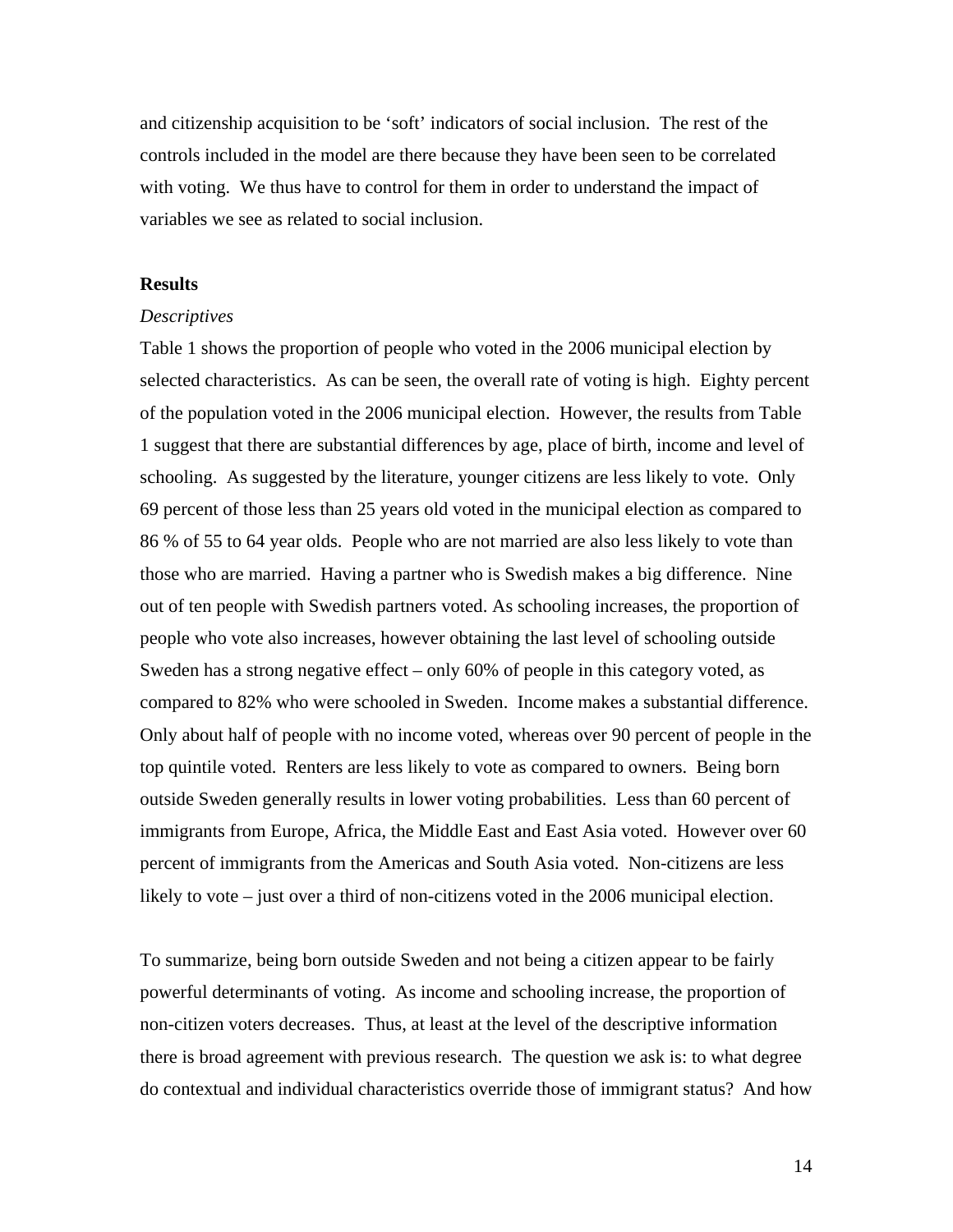important is citizenship in determining voting propensities and enhancing social inclusion?

#### *Results from OLS regressions***:**

Table 2 shows results from an OLS regression in which the dependent variable is whether the respondent voted controlling for a range of contextual, demographic and socioeconomic characteristics. The sample includes all eligible voters in Sweden regardless of citizenship.

Looking first at contextual variables, it appears that the characteristics of the municipality of residence make a difference. The larger the city, the less likely people are to vote. However, the larger the immigrant population, the more likely people are to vote. The employment rate also makes a difference. Full employment increases voting by 0.10. However having minorities on council does not make a significant difference in voting.

There are some interesting differences between results in Table 1 and Table 2. Whereas age was broadly linear in Table 1, Table 2 reveals that people age 25 to 44 are less likely to vote than people in the comparison group (less than 25 years old). Marital status has only a small (and generally insignificant impact) on voting. Having a spouse who is Swedish, however, continues to have a strong impact, raising voting by 0.07. Results for income and schooling are in line with those seen in Table 1. As income and schooling rise, the probability of voting also rises. Obtaining the last level of schooling from outside Sweden has a small negative effect (0.03) but there is no additional effect by level of schooling.

Country of birth also makes a difference to the probability of voting. First, as compared to being born in Sweden, being born outside Sweden results in lower (often much lower) probabilities of voting. In particular, being born in Europe outside the EU (and Nordic countries), or being born in East Asia, lowers voting by -0.22 and -0.21 respectively. Being born in Sweden, even if the respondent has immigrant parents, raises the coefficient for voting compared to those born outside Sweden. Having two immigrant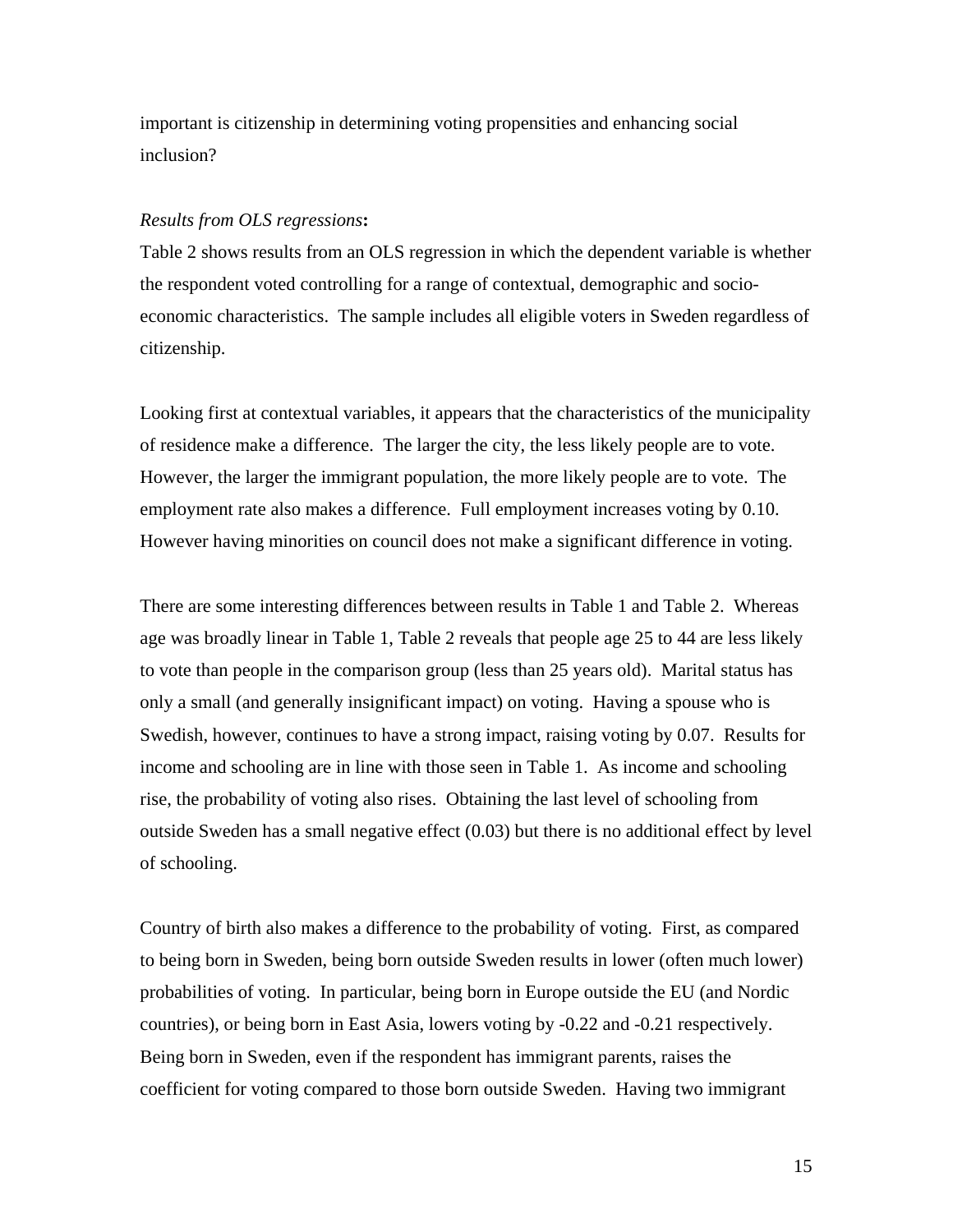parents lowers voting by -0.08, while having one immigrant parent and one Swedish parent lowers voting by -0.03.

Acquiring citizenship has the strongest positive effect on voting (0.25), outweighing both schooling and income. However, this result is biased for several reasons. First, all Swedes are citizens, thus, the citizenship variable is picking up at least part of the impact of being Swedish. Second, it may be that citizenship is picking up part of the impact of voting by immigrants who acquired citizenship as an extension of their participation – in other words they voted before they acquired citizenship as well. Thus simple OLS regression does not allow us to interpret the clean effect of citizenship (devoid of the impact of high participators). In the next section we use Instrumental Variable (IV) regression to control for the impact participation on citizenship for the immigrant population.<sup>[9](#page-15-0)</sup>

# *Results from IV regressions:*

 $\overline{a}$ 

Table 3 shows results from ten IV regressions where the dependent variable is whether the respondent voted controlling for a range of contextual, personal and socio-economic variables and where the instrumented variable is citizenship based on eligibility for citizenship and years since eligible for citizenship. Regression 1 provides results for all people born outside Sweden. Regressions 2 through 10 provide results for individual place of birth groups. This is equivalent to Regression 1, but interacting place of birth with all the other variables.

Looking first at the results for all immigrants born outside Sweden (Regression 1) we see that contextual variables in general, do not have significant impacts. Unlike the case for the total population, city size, number of immigrants and employment rate do not affect immigrant voter participation. Among the demographic variables, having a Swedish partner and having children have strong positive effects on voting (0.14 and 0.06 respectively).

<span id="page-15-0"></span> $9$  It could be argued that we have the same challenge with the number of years since an immigrant arrived in Sweden. Interacting citizenship with years in the country would solve this problem to a degree, but it is our contention that the IV regressions solve both problems.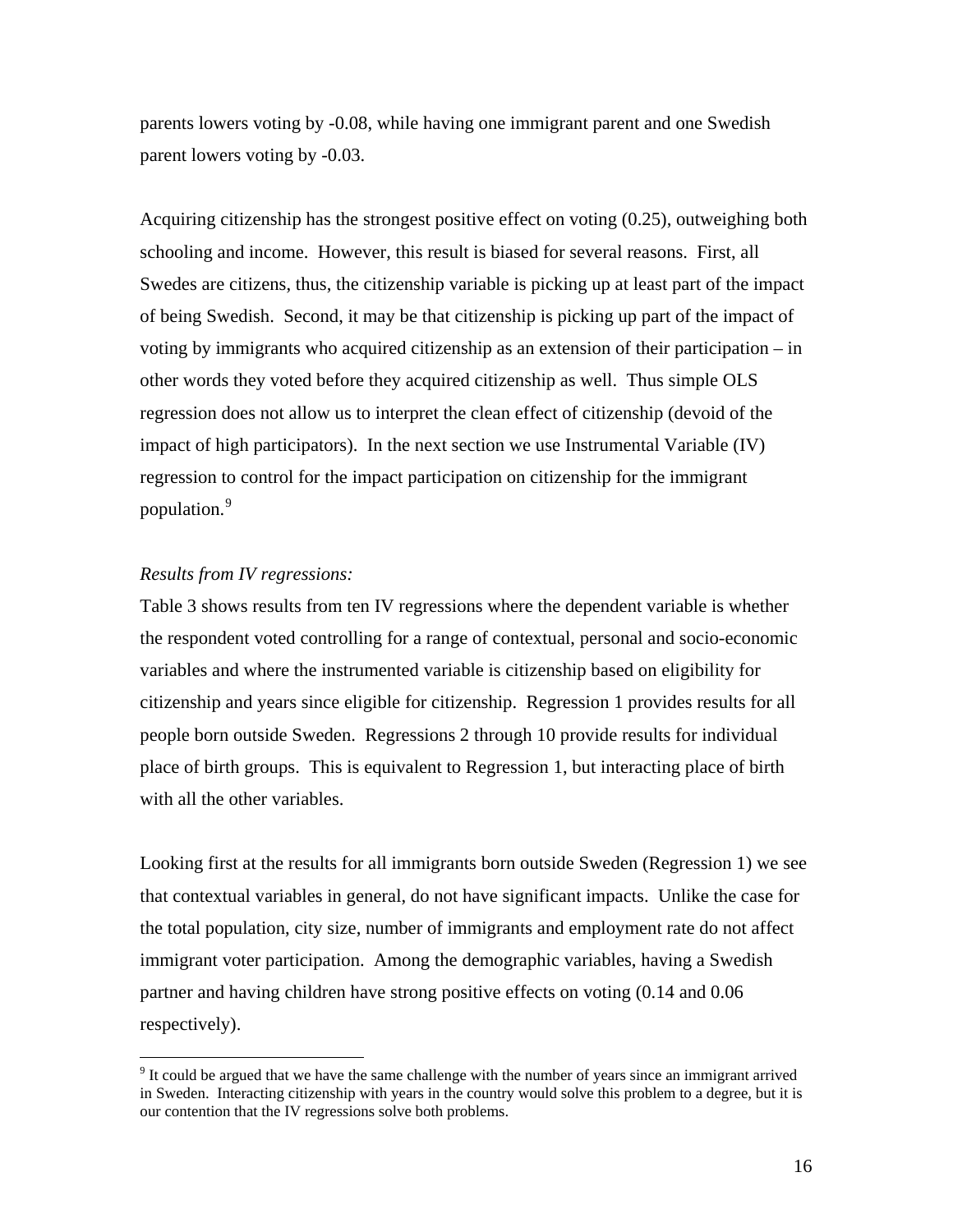Higher levels of schooling are associated with higher voter participation. However there is no significant impact on attaining schooling outside Sweden. Thus, in terms of voting, if you are an immigrant, it does not appear to matter where you obtained your schooling. As is to be expected, the impact of income is strong and positive. Immigrants in the highest income quintile are much more likely to vote as compared to immigrants without any income.

Looking at Table 3 we can see that country of birth remains significant as an explanatory variable in voter participation. As compared to immigrants from North America, immigrants from immigrants from Europe and East Asia have lower voting rates. However immigrants from South America are more likely (coefficient of 0.06). The rest of the country of birth groups have about the same voting rates.

As will be recalled, from the results in Table 2, citizenship was seen to be a powerful determinant of voter participation, even though citizenship is not required to vote in a municipal election. However it could be argued that in Table 2, the impact of citizenship was biased by the impact of an individual's willingness to participate. Table 3 controls for this by instrumenting citizenship as a product of eligibility for citizenship and years since an immigrant has been eligible for citizenship. Looking at the coefficient for citizenship in Table 3 we can see that although much weaker than was the case in Table, it is still amongst our strongest predictors – equal in strength to being in the top two income quintiles, having a Swedish partner or having the highest level of schooling. The impact of time in Sweden is very small (.002 for every year).

It may be that the results we are seeing for the total immigrant population are driven by a small number of country of birth groups. For example, if citizenship is strongly significant for a large group like Nordics it is possible that our results for IV regression 1 are just driven by the Nordic population. IV regressions 2 through 10 show results for each of our 9 country of birth groups. In this way it is possible to assess differences in coefficients across countries.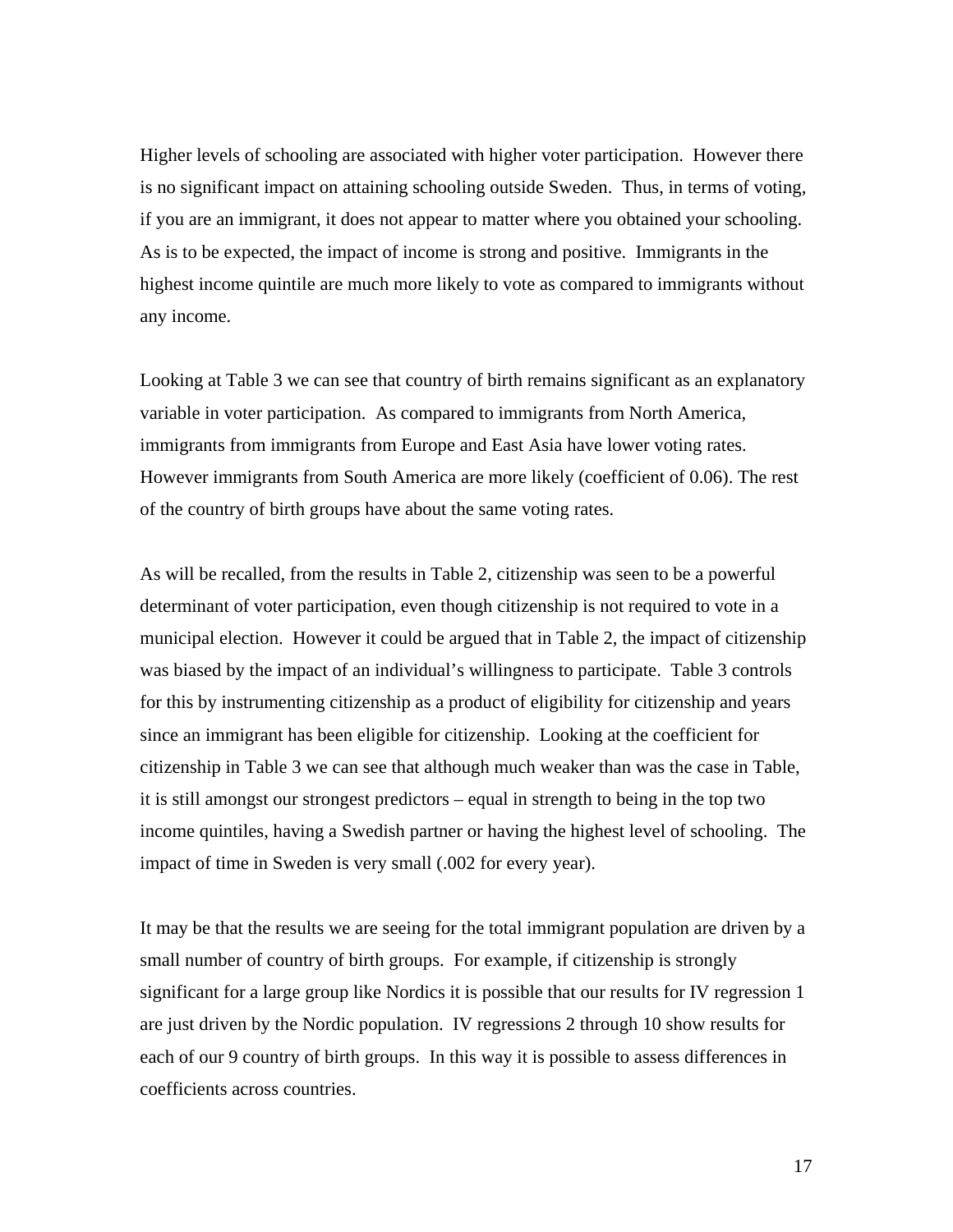Overall, there are only small differences in the magnitude of coefficients between countries. Basically, across all models, the impacts of city characteristics are similar across groups. There are some differences by demographic characteristics. Being young and North American is correlated with higher rates of voting, however for other place of groups, results are similar to those seen for all immigrants. Having a Swedish partner is particularly important for African immigrants (coefficient is 0.23) but has no impact for immigrants from North America.

Level of schooling only significant for Nordic, immigrants from the EU and North Americans, however there is no significant impact for other groups. Obtaining the last level of schooling outside Sweden has a negative impact for South Americans and people from the rest of Europe (-0.20 and -0.21 respectively) but is strongly positive for immigrants from the Middle East and from Nordic countries (0.25 and 0.16 respectively). In most cases, the impact of income follows a similar pattern to that seen for all immigrants.

Finally, citizenship is strongly positive for immigrants from Nordic countries and South Asia (0.54 and 0.35 respectively) and moderately strong for immigrants from the Middle East (0.12). Citizenship does not have a significant impact for other countries. This suggests that the strong positive impact we saw in IV regression 1 was driven by immigrants from Nordic countries, the Middle East and South Asia. Years in Sweden has a strong positive effect for only two countries – Middle East and East Asia. What this suggests is that citizenship is far more important to participation for some groups than others. However at the same time, it should be recognized that roughly half of all immigrants come from these three regions. Further, for these three groups, citizenship is always one of the most important explanatory factors in determining voting.

# **Conclusions**

Much of the social inclusion literature concentrates on "hard" activities. Sweden's Strategy Report for Social Protection and Social Inclusion 2006-2008 for example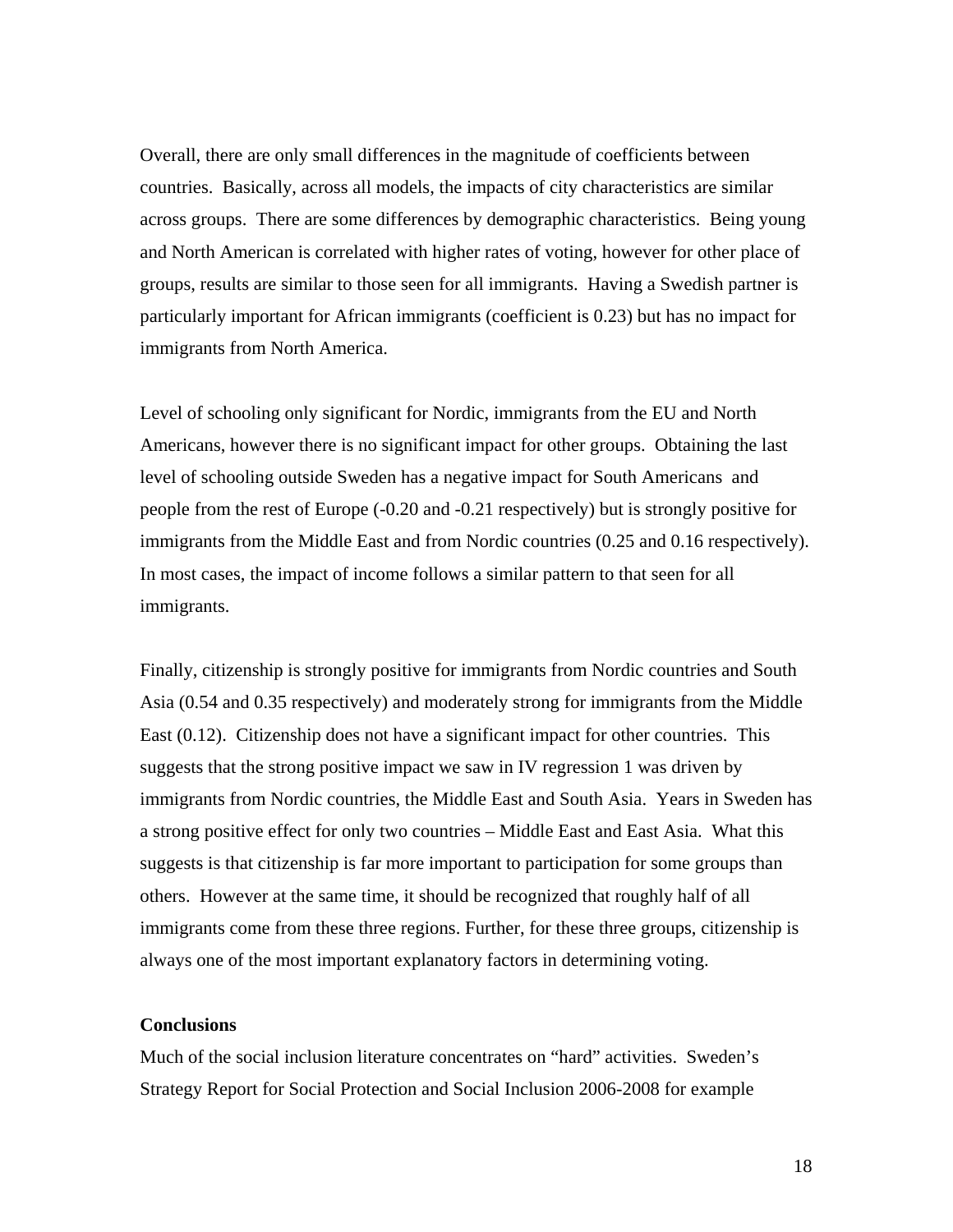examines access to housing, segregation and work (Ministry of Health and Social Affairs 2007). In our view, voting is a "soft" measure of social inclusion that is related to willingness to participate and sense of belonging. As well, voting could be considered an indicator related to the health of democracies. While the overall rate of voting may differ across countries, large differences between groups of eligible voters within a country may indicate a potential problem. This is especially the case given the impact of globalization and migration, which will be increasingly important in western democracies.

Housing tenure and income are useful and typical measures of inclusion, however, we would argue that voting is at least as useful a measure because there is a degree of choice. People have to work, must have housing and ideally should not have to be ethnically segregated. There is little individual-level choice in these measures. As such, they may not be good measures of social inclusion – rather they are indictors of integration. Voting is different. You don't have to vote, but voting does allow the individual to express an opinion and affect a societal outcome. Further, if inclusion is about participation then voting is an effective measure of social inclusion because it taps a purely voluntary willingness to participate (see Burchardt et al. 2002).

In the same way, citizenship acquisition can be viewed as a measure of inclusion and belonging because it is a reflection of an immigrant's willingness to be part of the larger host society. The cost to not taking up citizenship, especially in Sweden is low. Despite this, it appears that citizenship does have a real and significant impact on people's willingness to participate in the electoral process.

The goal of our study is largely to examine the impact of a set of hard and soft social inclusion indictors upon a soft indictor of social inclusion (that of voting). Our "hard" measures of social inclusion include housing tenure and income. We find that in most cases, immigrants who rent are less likely to vote than immigrants who own their dwelling. Being in one of the top income quintiles increases the probability of voting, but immigrants in the bottom three fifths of the income tend to have about the same probability of voting.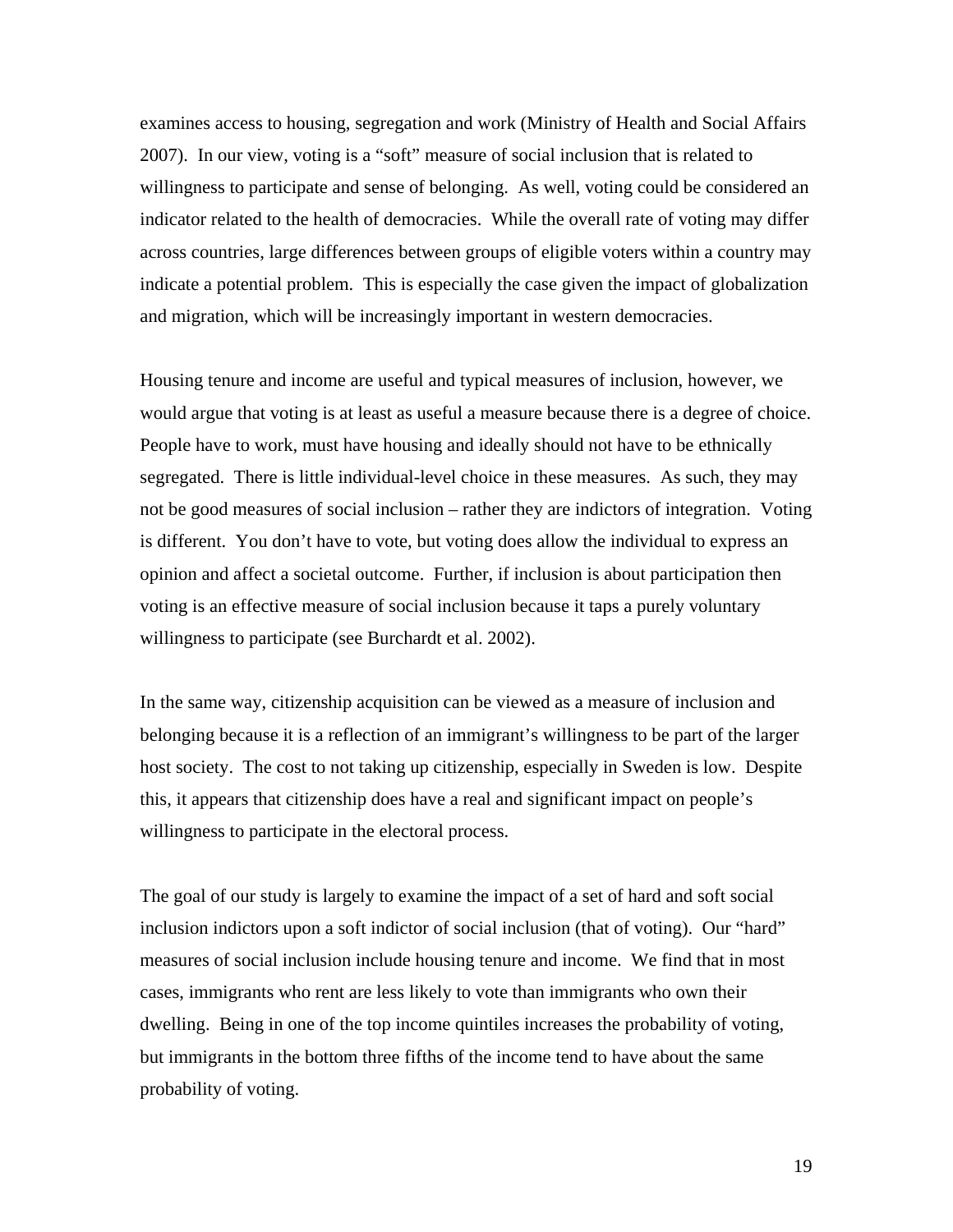Our soft indictors of social inclusion include having a Swedish spouse and the impact of citizenship acquisition. Both these variables were found to have some of the highest impacts on the probability of voting, being equal in impact to either of our two "hard" indictors. It may be that citizenship offers people the opportunity to see that they have a stake in what is happening politically in the host country.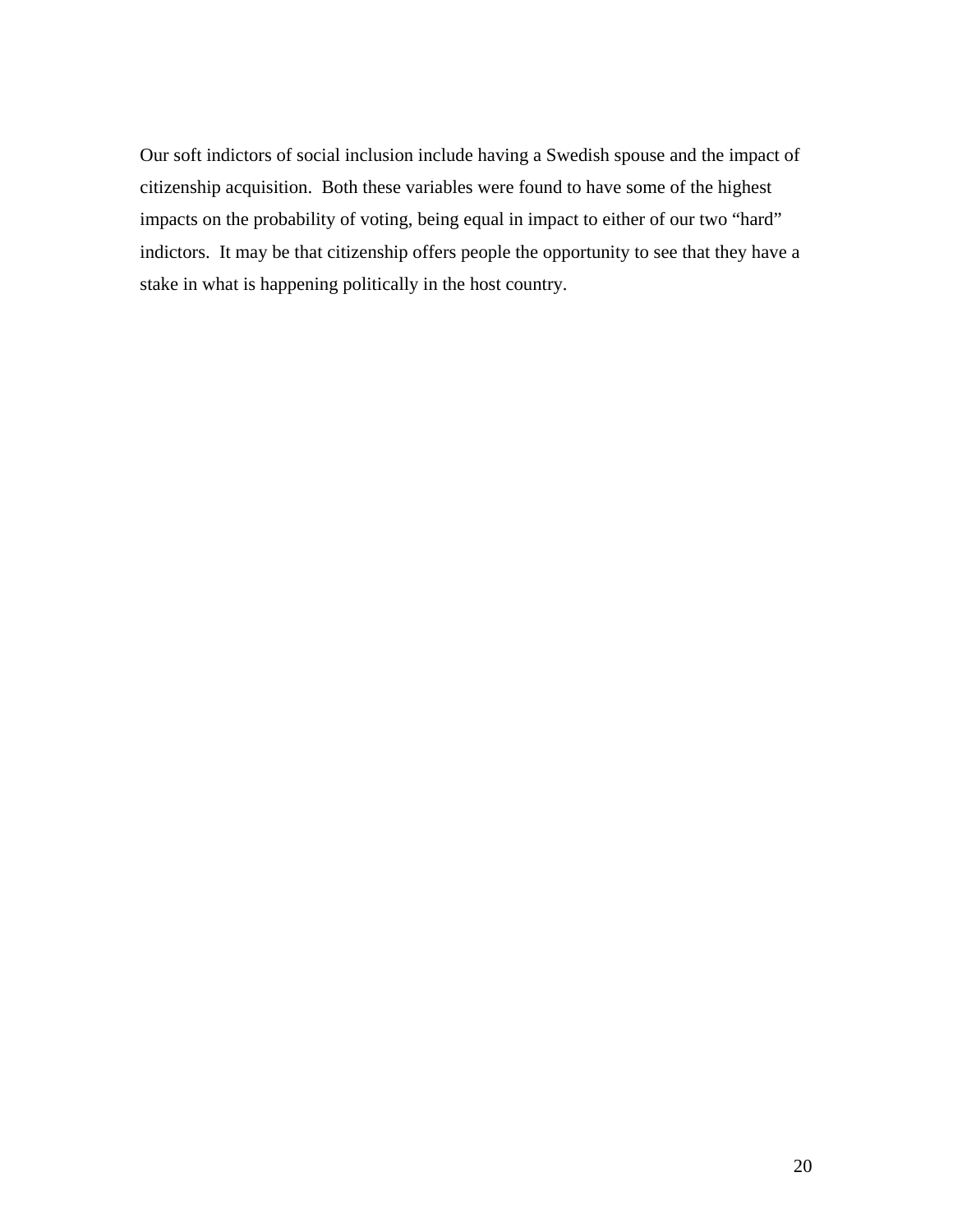# **References**

- Adman, P. and P. Strömblad. 2000. Resurser för politisk integration, in *Utanför Demokratin? Del 3*. Norrköping: Integrationsverkets rapportserie 200:16.
- Bäck, H. and M. Soininen. 1994. Invandrarnas valdeltagande, in Bäck, H. and A. Håkansson (editors), *Väljare i kommunvalet. Om missnöje, misstroende och politisk kultur*. Stockholm: SNS förlag.
- Bass, L. E. L. M. and Casper. 2001. Impacting the political landscape: Who registers and votes among naturalized Americans?, in *Political Behavior* 23 (2): 103-130.
- Bevelander, P. 2004. Immigration patterns, economic integration and residential segregation; Sweden in the late 20<sup>th</sup> century, in *Current Themes in IMER Research*, No 2., Malmö University.
- Bevelander, P. 2006. The Integration Challenges of Sweden in Usha George (ed.), *Canadian Diversity,* Association of Canadian Studies, 5 (1): 86-91.
- Bevelander, P. and R. Pendakur. Forthcoming. Social capital and voting participation of immigrants and minorities in Canada, *Ethnic and Racial Studies.*
- Burchardt, T. et al. 2002. Introduction, in John Hills, Julian LeGrand and David Piachaud (eds.), *Understanding Social Exclusion*. Oxford: Oxford University Press.
- Byrne, D. 1999. *Social Exclusion.* Buckingham: Open University.
- Cho, T. 1999. Naturalization, socialization, participation: Immigrants and (non-) voting, in *The Journal of Politics* 61 (4): 1140-1155.
- Chui, T., J. Curtis, and R. Lambert. 1991. Immigrant background and political participation: examining generational patterns, *Canadian Journal of Sociology* 16 (4): 375-396.
- Cushing, P. 2003. *Policy approaches to framing social inclusion and social exclusion: An overview*. Toronto: Roeher Institute.
- Dawson, M. and L. Bobo. 2006. The more things change: Continuity and change in American racial landscape, in *Du Bois Review: Social Science and Research on Race* 3 (2): 257.
- DeSipio, L. 1996. Making citizens or good citizens? Naturalization as predictor of organizational and political behavior among Latino immigrants, in *Hispanic Journal of Behavior Sciences* 18: 195-213.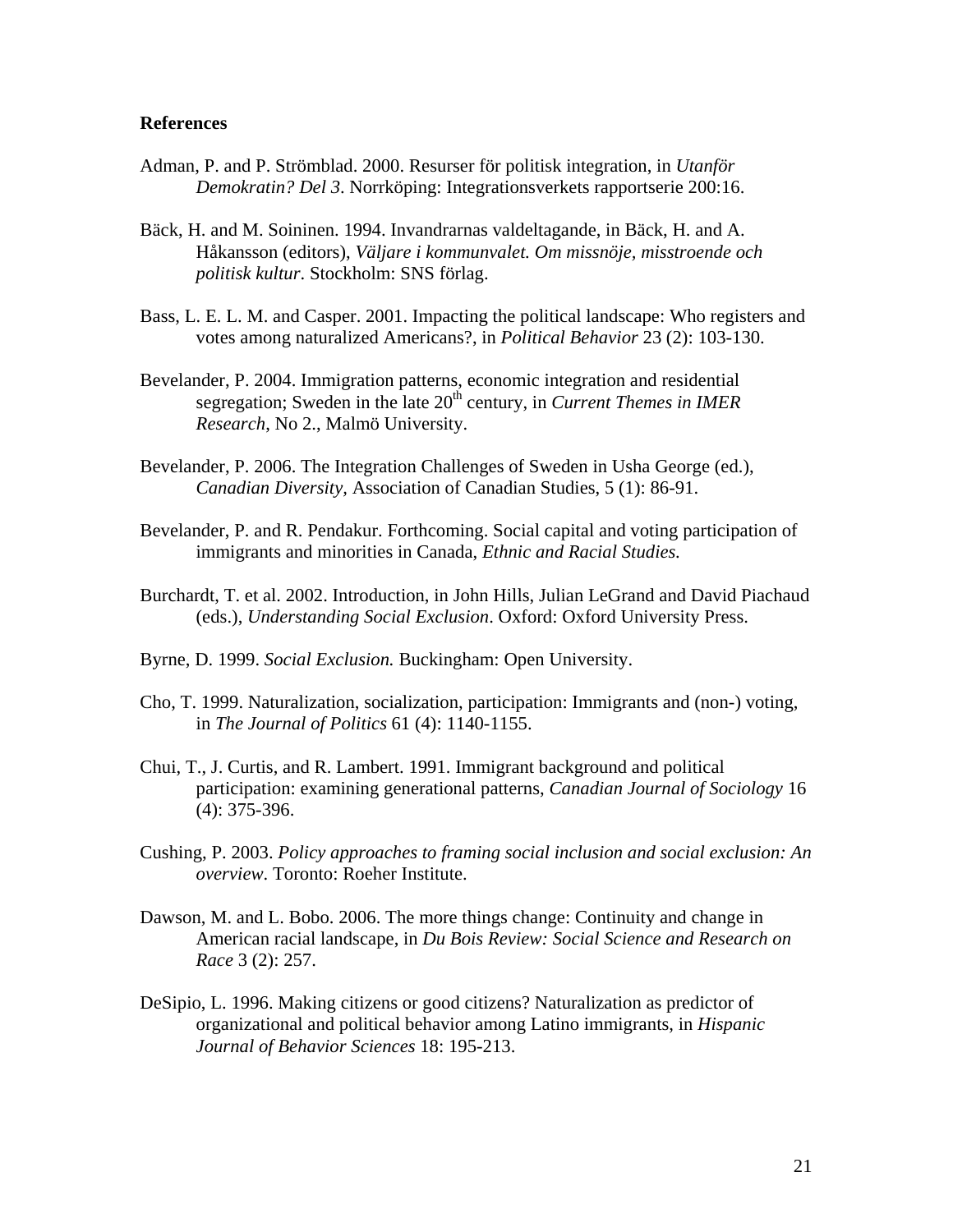- European Commission. 2005*. Report on Social Inclusion 2005: An Analysis of the National Action Plans on Social Inclusion (2004-2006)* submitted by the 10 New Member States.
- European Union Social Protection Committee. 2001. *Report on Indicators in the Field of Poverty and Social Exclusion*. JGM: http://ec.europa.eu/employment\_social/news/2002/jan/report\_ind\_en.pdf
- Gordon, D. 1970. Immigrants and municipal voting turnout: Implications for the changing ethnic impact on urban politics, in *American Sociological Review* 35 (4): 665-681.
- Gordon, D., R. Levitas, C. Pantazis, et al. 2000. *Poverty and Social Exclusion in Britain*. York: Joseph Rowntree Foundation.
- Hammar, T. 1979. *Det första invandrarvalet*. Stockholm: Liber förlag.
- Järnbert, M. and R. Öhrvall. 2003. Det svenska valdeltagandet, in Vogel, J. (ed.), *Väfärd och ofärd på 90-talet*. Stockholm: Statistiska centralbyrån.
- Jedwab, J. 2006. The 'roots' of immigrant and ethnic voter participation in Canada, in *Electoral Insight, Electoral Participation of Ethnocultural Communities* 8 (2).
- Kaufmann, K. M. 2007. Immigration and the future of Black power in U.S. cities, *Du Bois Review: Social Science and Research on Race* 4 (1): 79-96.
- Laidlaw Foundation. 2002. *The Laidlaw Foundation's Perspective on Social Inclusion*. Toronto: The Laidlaw Foundation, 2002.
- Lien, P. 2004. Asian Americans and voting participation: Comparing racial and ethnic differences in recent U.S. elections, in *International Migration Review* 38 (2): 493-517.
- Lundh, C. And R. Ohlsson. 1999. *Från arbetskraftsimport till flyktinginvandrig*. Stockholm; SNS förlag.
- Messina, A. M. 2006. The political incorporation of immigrants in Europe: Trends and implications", in Messina. A. M. and G. Lahav (eds.), *The Migration Reader, Exploring Politics and Policies*. Boulder/London: Lynne Rienner Publishers.
- Ministry of Health and Social Affairs. 2007. *Sweden's Strategy Report For Social Protection And Social Inclusion 2006–2008. Stockholm: Sweden.*
- Öhrvall, R. 2006. Invandrade och valdeltagande, in Bäck, H. and M. Gilljam (eds.), *Valets Mekanismer*. Malmö: Liber förlag.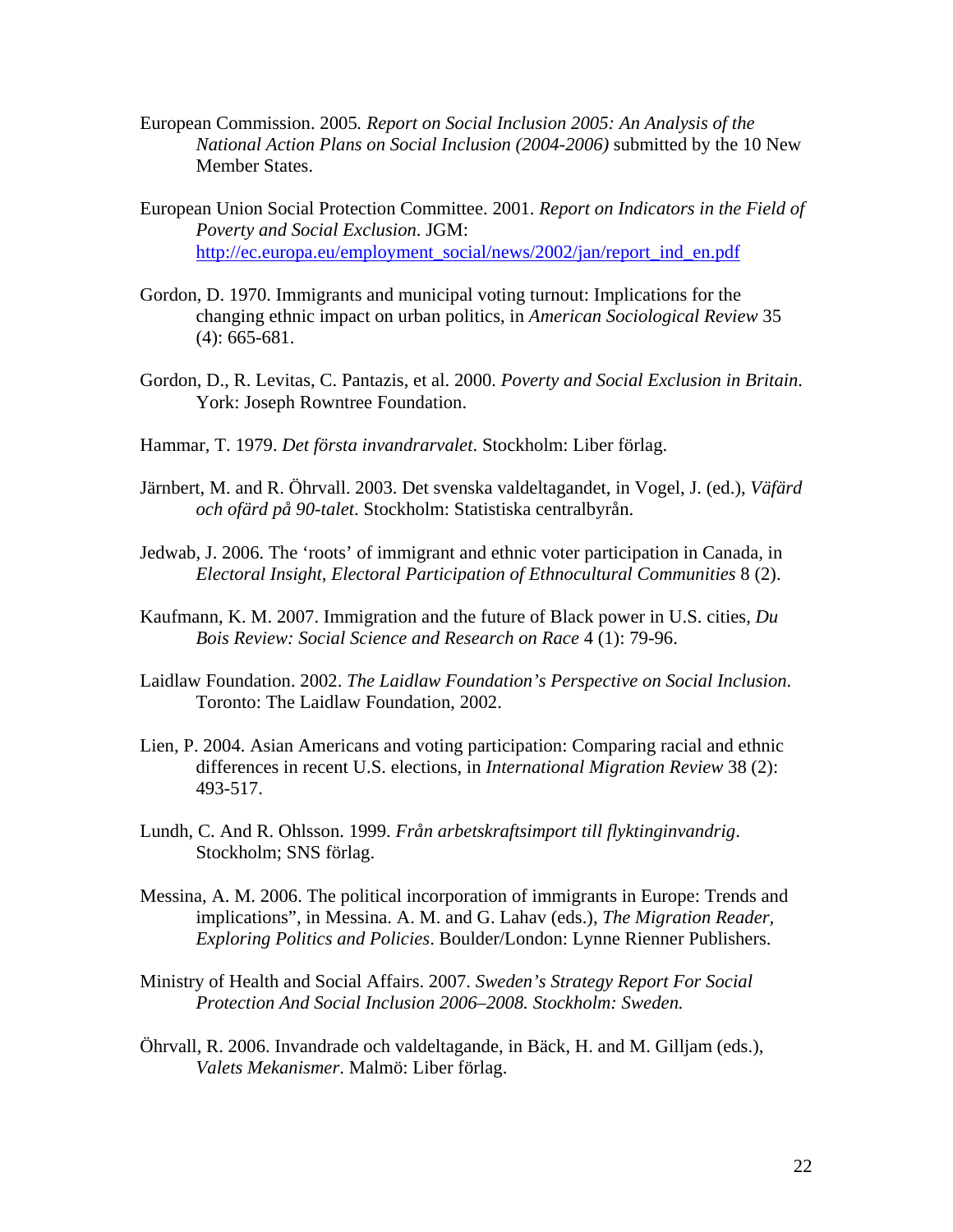- Oskarsson, S. 2003. *Vem röstar och varför? En analys av valdeltagandet i 2002 års kommunfullmäktigeval*. Stockholm: Justitiedepartementet, Ds 2003:54.
- Palermo, F and J. Woelk. 2003. "From Minority Protection to a Law of Diversity? Reflections on the Evolution of Minority Rights", 3 European Yearbook of Minority Issues 5-13.
- Putnam, Robert D. (2007). E Pluribus Unum: Diversity and community in the twentyfirst century: The 2006 Johan Skytte Prize Lecture. *Scandinavian Political Studies* 30 (2): 137-174.
- Ramakrishnan, S. K. and T. Espenshade. 2001. Immigrant incorporation and political participation in the United States, in *International Migration Review* 35 (3): 870- 909.
- Rodgers, G. 1995. What is special about a 'social exclusion' approach?, in International Labour Organization (ILO), *Social Exclusion: Rhetoric, Reality, Responses*. Geneva: ILO (International Institute for Labour Studies).
- SCB (Statistics Sweden), *Allmänna valen 2006 Del 4*.
- SCB (Statistics Sweden), (2007) Democracy Statistics Report no 7: Elected representatives in municipalities and county councils 2007: A report on the number of politicians and representativity.
- Statens offentliga utredningar (SOU) 1975:15.
- Toye, M. and J. Infanti. 2004. *Social Inclusion and Community Economic Development Literature Review.* Ottawa: The Canadian CED Network.
- Tuckel, P. and R. Maisel. 1994. Voter turnout among Europeans immigrants to the United States, in *Journal of Interdisciplinary History* 24 (3): 407-430.
- Verba, S., K. Lehman-Shlozman and H. Brady. 1995. *Voice and Equality. Civic Voluntarism in American Politics*. Cambridge: Harvard University Press.
- White, S. et al. 2006. Making up for lost time, immigrant voter turnout in Canada, in *Electoral Insight, Electoral Participation of Ethnocultural Communities* 8 (2).
- White, S. and I. McAllister. 2007. Turnout and representation bias in post-Communist Europe, in *Political Studies* 55 (3): 586-606.
- Winstanley, D. and C. Stoney. 2000. Inclusion in the workplace: The stakeholder debate, in Peter Askonas and Angus Stewart (eds.), *Social Inclusion: Possibilities and Tensions.* New York: St. Martin's Press.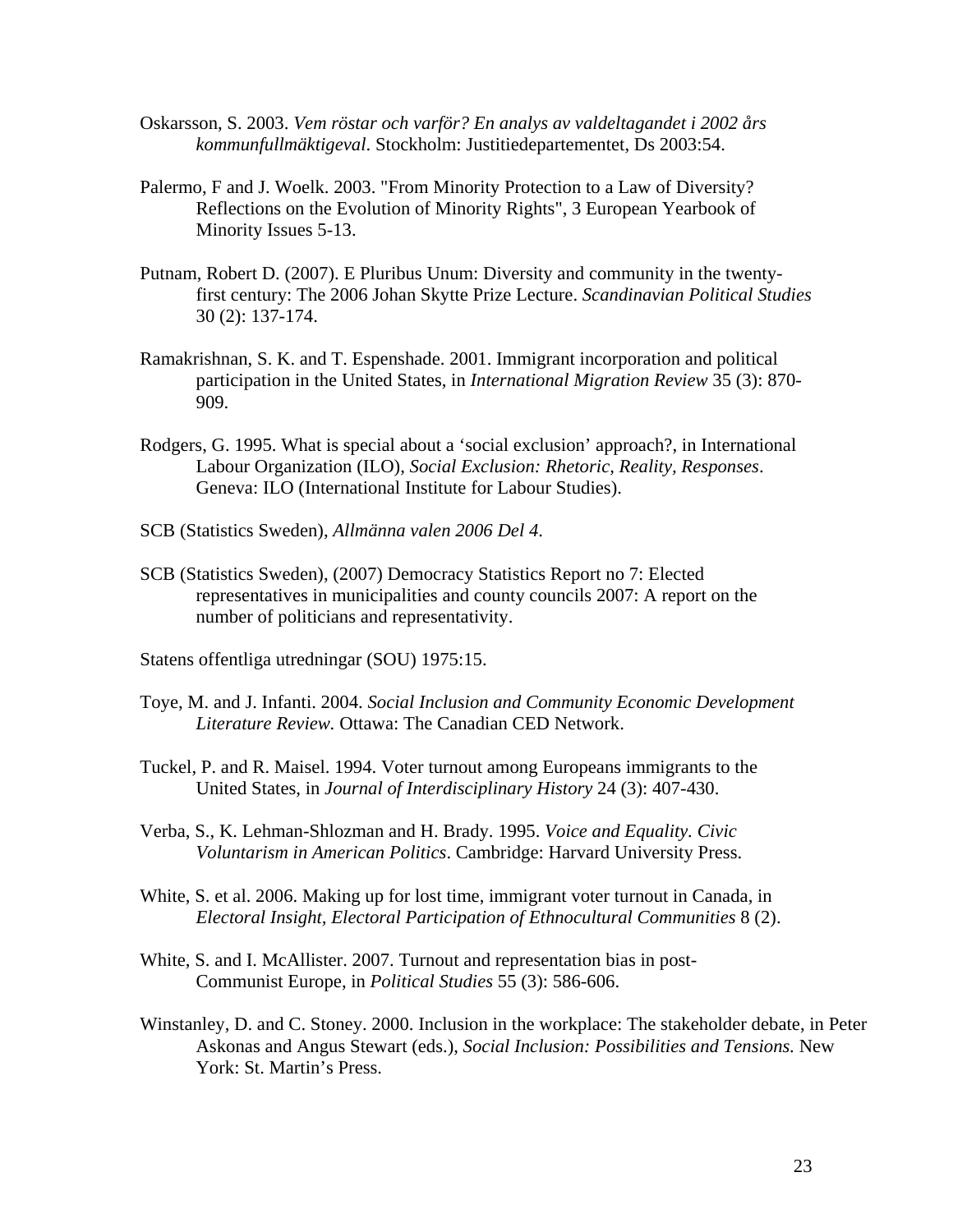### Table 1

Descriptive Statistics, Proportion who voted in the 2006 municipal election, by selected characteristics

|                      |                           | did not vote | voted |
|----------------------|---------------------------|--------------|-------|
| Total                |                           | 20%          | 80%   |
| Age                  | < 25                      | 31%          | 69%   |
|                      | 25-34                     | 25%          | 75%   |
|                      | 35-44                     | 20%          | 80%   |
|                      | 45-54                     | 17%          | 83%   |
|                      | 55-64                     | 14%          | 86%   |
|                      | $65+$                     | 21%          | 79%   |
| Sex                  | Males                     | 21%          | 79%   |
|                      | Females                   | 20%          | 80%   |
| <b>Martal Status</b> | Single                    | 26%          | 74%   |
|                      | Married                   | 13%          | 87%   |
|                      | Divorced/separated        | 25%          | 75%   |
|                      | Widowed                   | 29%          | 71%   |
| Swedish Spouse       | Partner not Swedish       | 27%          | 73%   |
|                      | Partner is Swedish        | 9%           | 91%   |
| Presence of Children | no children               | 21%          | 79%   |
|                      | Children in household     | 17%          | 83%   |
| Schooling            | < 2ndary                  | 27%          | 73%   |
|                      | Lower 2ndary              | 19%          | 81%   |
|                      | <b>Upper 2ndary</b>       | 21%          | 79%   |
|                      | Lower university          | 12%          | 88%   |
|                      | <b>Upper university</b>   | 9%           | 91%   |
| Place of Schooling   | last level in Sweden      | 18%          | 82%   |
|                      | last level outside Sweden | 39%          | 61%   |
| Income Quintile      | No income                 | 44%          | 56%   |
|                      | q1                        | 31%          | 69%   |
|                      | q2                        | 23%          | 77%   |
|                      | q3                        | 18%          | 82%   |
|                      | q4                        | 14%          | 86%   |
|                      | q5                        | 9%           | 91%   |
| Tenure               | own house                 | 14%          | 86%   |
|                      | own apartment             | 20%          | 80%   |
|                      | rent                      | 30%          | 70%   |
| Country of Birth     | Sweden                    | 16%          | 84%   |
|                      | Nordic                    | 42%          | 58%   |
|                      | EU non-Nordic             | 43%          | 57%   |
|                      | Rest of Europe            | 48%          | 52%   |
|                      | Africa                    | 49%          | 51%   |
|                      | N. America                | 35%          | 65%   |
|                      | S. America                | 35%          | 65%   |
|                      | Middle East               | 43%          | 57%   |
|                      | E. Asia                   | 47%          | 53%   |
|                      | S. Asia                   | 37%          | 63%   |
|                      | 2 immigrant parents       | 31%          | 69%   |
|                      | 1 immigrant parent        | 21%          | 79%   |
| citizen              | Not a Citizen             | 63%          | 37%   |
|                      | Swedish Citizen           | 18%          | 82%   |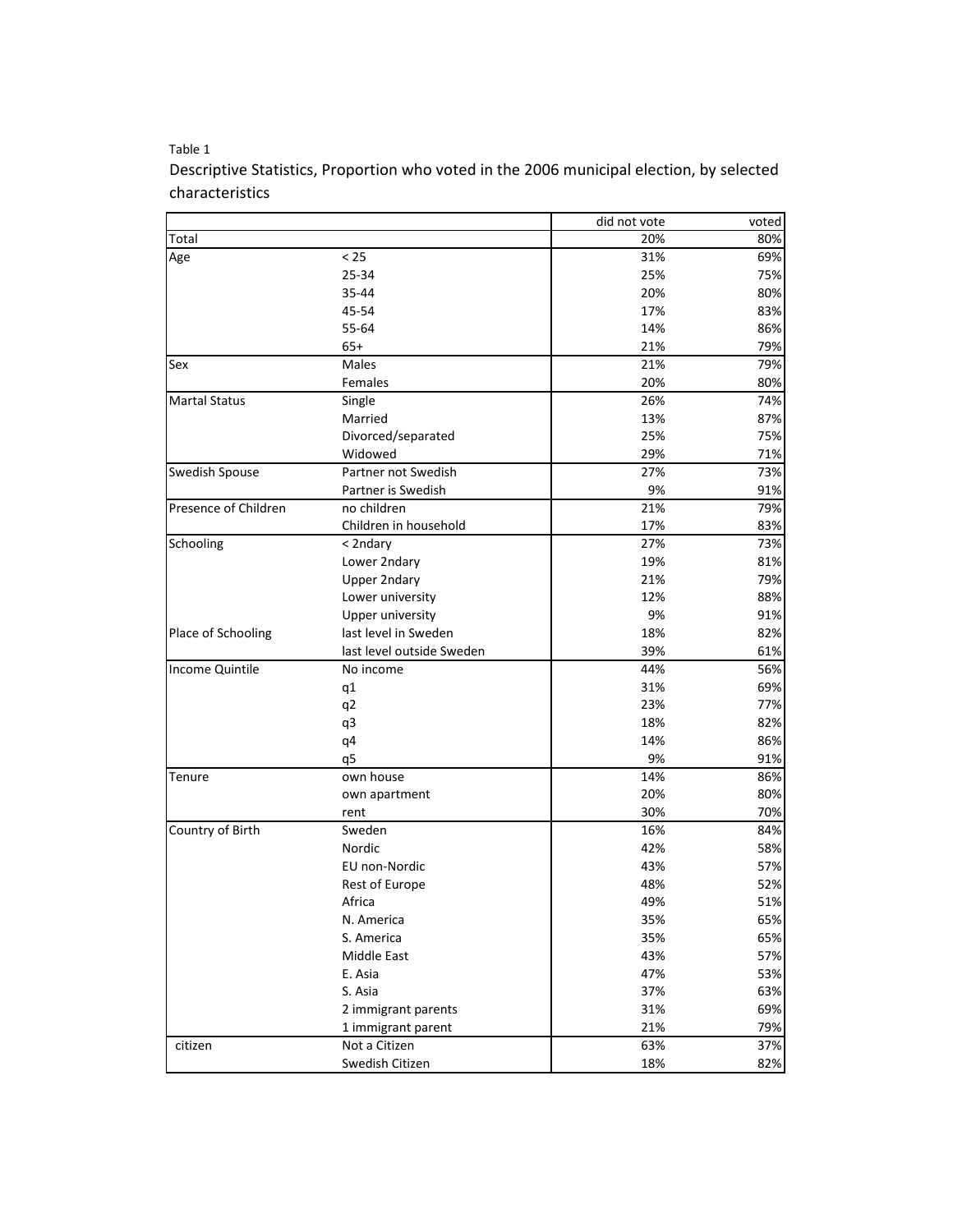| <b>CICCLINII</b>            |             |                     |                           | Coef    | <b>SE</b> | sig. |
|-----------------------------|-------------|---------------------|---------------------------|---------|-----------|------|
| observations                |             |                     |                           | 70871   |           |      |
| <b>City Characteristics</b> |             | Log of city pop     |                           | $-0.02$ | 0.01      | 0.02 |
|                             |             | Log of imm pop      |                           | 0.02    | 0.01      | 0.00 |
|                             |             |                     | % minorities on council   | 0.00    | 0.00      | 0.67 |
|                             |             |                     | City employment rate      | 0.10    | 0.04      | 0.02 |
| Demographic                 | (female)    | Male                |                           | $-0.04$ | 0.00      | 0.00 |
|                             | (< 25)      | 25-34               |                           | $-0.04$ | 0.01      | 0.00 |
|                             |             | 35-44               |                           | $-0.04$ | 0.01      | 0.00 |
|                             |             | 45-54               |                           | $-0.01$ | 0.01      | 0.54 |
|                             |             | 55-64               |                           | 0.03    | 0.01      | 0.00 |
|                             |             | $65+$               |                           | 0.07    | 0.01      | 0.00 |
|                             | (single)    | Married             |                           | 0.01    | 0.01      | 0.35 |
|                             |             |                     | Separated/divorced        | $-0.01$ | 0.01      | 0.06 |
|                             |             | Widowed             |                           | 0.01    | 0.01      | 0.38 |
|                             |             | Parner is Swedish   |                           | 0.07    | 0.01      | 0.00 |
|                             | (none)      | With kids           |                           | 0.03    | 0.00      | 0.00 |
| Socio-economic              | $(2ndary)$  | Lower 2ndary        |                           | 0.05    | 0.01      | 0.00 |
|                             |             | <b>Upper 2ndary</b> |                           | 0.06    | 0.01      | 0.00 |
|                             |             | Lower univ          |                           | 0.13    | 0.01      | 0.00 |
|                             |             | Upper univ          |                           | 0.14    | 0.01      | 0.00 |
|                             |             |                     | Last level outside Sweden | $-0.03$ | 0.01      | 0.06 |
|                             |             |                     | Lower 2ndary outside      | $-0.01$ | 0.02      | 0.67 |
|                             |             |                     | Upper 2ndary outside      | 0.02    | 0.02      | 0.31 |
|                             |             |                     | Lower univ outside        | 0.00    | 0.02      | 0.88 |
|                             |             |                     | Upper univ outside        | 0.02    | 0.02      | 0.26 |
|                             | (no income) | Quintile 1          |                           | 0.04    | 0.01      | 0.00 |
|                             |             | Quintile 2          |                           | 0.07    | 0.01      | 0.00 |
|                             |             | Quintile 3          |                           | 0.11    | 0.01      | 0.00 |
|                             |             | Quintile 4          |                           | 0.14    | 0.01      | 0.00 |
|                             |             | Quintile 5          |                           | 0.15    | 0.01      | 0.00 |
|                             | (own house) | Own appartment      |                           | $-0.03$ | 0.00      | 0.00 |
|                             |             | Rent                |                           | $-0.06$ | 0.00      | 0.00 |
| Country of birth            | (Swedish)   | Nordic              |                           | $-0.15$ | 0.02      | 0.00 |
|                             |             | EU not Nordic       |                           | $-0.16$ | 0.02      | 0.00 |
|                             |             | Rest of Europe      |                           | $-0.22$ | 0.02      | 0.00 |
|                             |             | N. America          |                           | $-0.11$ | 0.03      | 0.00 |
|                             |             | S. America          |                           | $-0.08$ | 0.02      | 0.00 |
| Middle East<br>Africa       |             |                     |                           | $-0.13$ | 0.02      | 0.00 |
|                             |             |                     |                           | $-0.17$ | 0.02      | 0.00 |
|                             |             | S. Asia             |                           | $-0.12$ | 0.03      | 0.00 |
|                             |             | E Asia              |                           | $-0.21$ | 0.02      | 0.00 |
|                             |             | Sweden              | 2 immigrant parents       | $-0.08$ | 0.01      | 0.00 |
|                             |             |                     | 1 immigrant parent        | $-0.03$ | 0.01      | 0.00 |
| Citizen                     |             | Citizen             |                           | 0.25    | 0.01      | 0.00 |
|                             |             | Yrs in Sweden       |                           | 0.00    | 0.00      | 0.00 |

Table 2: Results from OLS regressions where the dependent is voted in the 2006 municipal election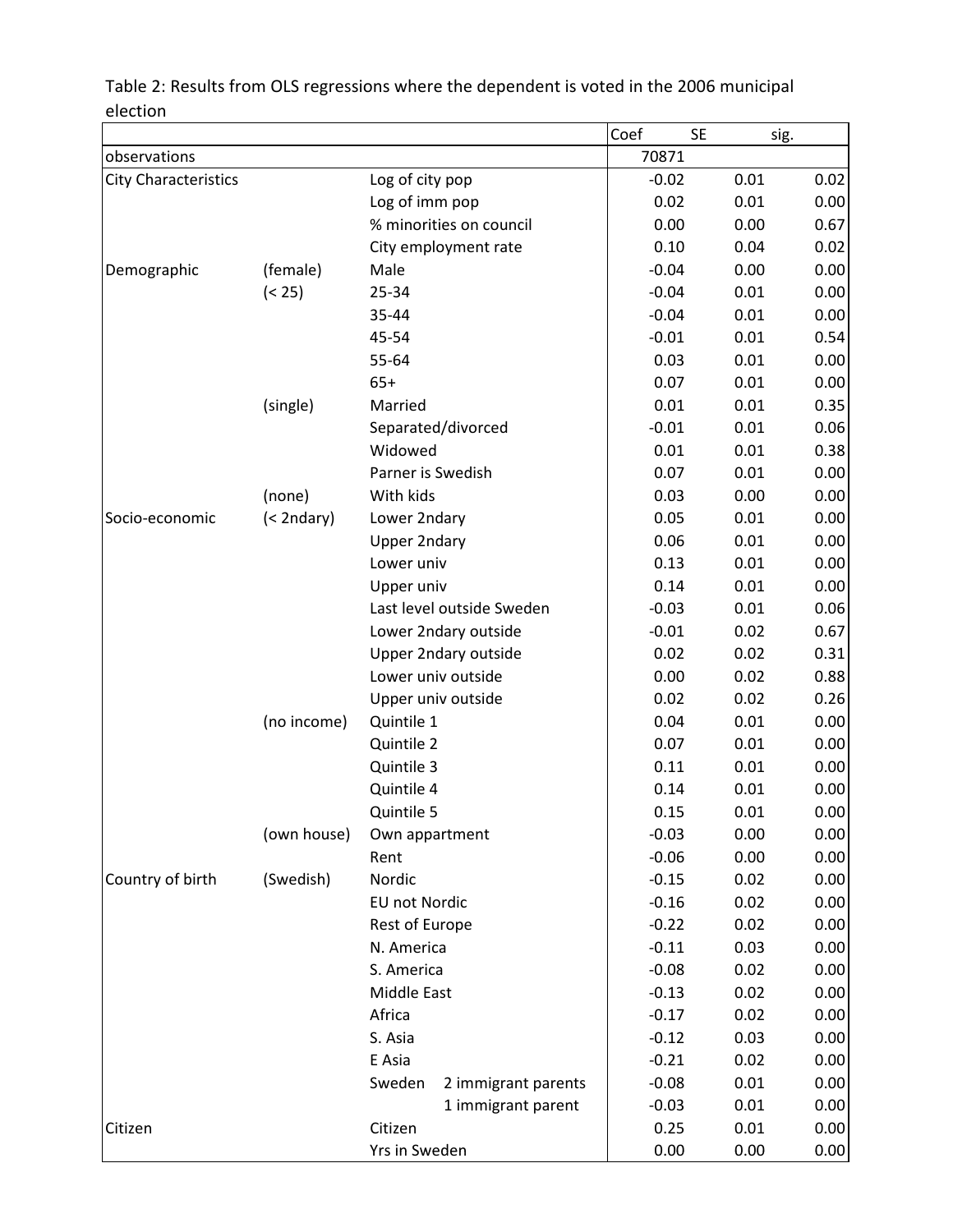Table 3: Results from Survey 2 Stage Least Squares Instrumented Regressions

|                                                |              |                           | IV regression 1 |      | IV regression 2 |      | IV egression 3 |         | IV regression 4 |      | IV regression 5 |          |
|------------------------------------------------|--------------|---------------------------|-----------------|------|-----------------|------|----------------|---------|-----------------|------|-----------------|----------|
|                                                |              |                           | born outside    |      | Nordic          |      | EU not Nordic  |         | Rest of Europe  |      | N. America      |          |
|                                                |              |                           | coef.           | sig  | coef.           | sig  | coef.          | sig     | coef.           | sig  | coef.           | sig      |
| observations                                   |              | 17798                     |                 | 2496 |                 | 2333 |                | 2451    |                 | 1822 |                 |          |
| R2                                             |              |                           | 0.14            | 0.00 | 0.19            | 0.00 | 0.17           | 0.00    | 0.10            | 0.00 | 0.28            | 0.00     |
| Log of city pop<br><b>City Characteristics</b> |              | 0.04                      | 0.09            | 0.06 | 0.12            | 0.04 | 0.44           | $-0.01$ | 0.92            | 0.02 | 0.83            |          |
|                                                |              | Log of imm pop            | $-0.04$         | 0.07 | $-0.05$         | 0.12 | $-0.04$        | 0.46    | 0.01            | 0.87 | 0.00            | 0.95     |
|                                                |              | % minorities on council   | 0.00            | 0.24 | 0.01            | 0.01 | 0.00           | 0.26    | $-0.01$         | 0.13 | $-0.01$         | 0.05     |
|                                                |              | City employment rate      | $-0.16$         | 0.22 | $-0.12$         | 0.60 | 0.36           | 0.20    | $-0.05$         | 0.88 | $-0.76$         | 0.10     |
| Demographic                                    | (female)     | Male                      | $-0.05$         | 0.00 | $-0.05$         | 0.02 | $-0.06$        | 0.02    | $-0.03$         | 0.31 | $-0.01$         | 0.77     |
|                                                | (< 25)       | 25-34                     | $-0.05$         | 0.04 | 0.04            | 0.59 | $-0.07$        | 0.33    | $-0.05$         | 0.34 | $-0.26$         | 0.00     |
|                                                |              | 35-44                     | $-0.05$         | 0.06 | $-0.11$         | 0.12 | $-0.09$        | 0.22    | 0.01            | 0.81 | $-0.26$         | 0.01     |
|                                                |              | 45-54                     | 0.02            | 0.38 | $-0.04$         | 0.57 | $-0.01$        | 0.89    | 0.10            | 0.13 | $-0.39$         | $0.00\,$ |
|                                                |              | 55-64                     | 0.03            | 0.30 | $-0.01$         | 0.90 | $-0.01$        | 0.93    | 0.11            | 0.14 | $-0.07$         | 0.47     |
|                                                |              | $65+$                     | 0.08            | 0.04 | 0.05            | 0.56 | 0.02           | 0.80    | 0.10            | 0.23 | $-0.08$         | 0.47     |
|                                                | (single)     | Married                   | 0.00            | 0.90 | $-0.02$         | 0.56 | $-0.08$        | 0.04    | 0.07            | 0.04 | 0.07            | 0.36     |
|                                                |              | Separated/divorced        | $-0.02$         | 0.25 | 0.03            | 0.40 | $-0.02$        | 0.64    | 0.07            | 0.08 | $-0.05$         | 0.52     |
|                                                |              | Widowed                   | $-0.05$         | 0.19 | $-0.05$         | 0.43 | 0.01           | 0.91    | $-0.08$         | 0.32 | $-0.22$         | 0.35     |
|                                                |              | Partner is Swedish        | 0.14            | 0.00 | 0.15            | 0.00 | 0.17           | 0.00    | 0.13            | 0.01 | 0.06            | 0.33     |
|                                                | (none)       | With kids                 | 0.06            | 0.00 | 0.04            | 0.13 | 0.04           | 0.13    | 0.03            | 0.29 | 0.05            | 0.29     |
| Socio-economic                                 | $(2ndary)$   | Lower 2ndary              | 0.02            | 0.58 | 0.14            | 0.00 | 0.15           | 0.11    | $-0.09$         | 0.30 | 0.23            | 0.13     |
|                                                |              | <b>Upper 2ndary</b>       | 0.06            | 0.06 | 0.12            | 0.02 | 0.20           | 0.03    | $-0.06$         | 0.39 | 0.29            | 0.05     |
|                                                |              | Lower univ                | 0.12            | 0.00 | 0.28            | 0.00 | 0.20           | 0.04    | $-0.01$         | 0.89 | 0.25            | $0.10\,$ |
|                                                |              | Upper univ                | 0.19            | 0.00 | 0.31            | 0.00 | 0.29           | 0.00    | 0.19            | 0.03 | 0.34            | 0.05     |
|                                                |              | Last level outside Sweden | $-0.02$         | 0.56 | 0.16            | 0.00 | 0.03           | 0.80    | $-0.21$         | 0.01 | 0.03            | 0.87     |
|                                                |              | Lower 2ndary outside      | 0.02            | 0.65 | $-0.12$         | 0.03 | $-0.10$        | 0.35    | 0.17            | 0.07 | 0.08            | 0.62     |
|                                                |              | Upper 2ndary outside      | 0.00            | 0.93 | $-0.04$         | 0.55 | $-0.07$        | 0.51    | 0.18            | 0.03 | 0.00            | 0.99     |
|                                                |              | Lower univ outside        | $-0.02$         | 0.69 | $-0.02$         | 0.74 | $-0.08$        | 0.45    | 0.11            | 0.29 | $-0.09$         | 0.57     |
|                                                |              | Upper univ outside        | $-0.06$         | 0.10 | $-0.03$         | 0.61 | $-0.09$        | 0.38    | $-0.03$         | 0.72 | $-0.13$         | 0.51     |
|                                                | (no income)  | Quintile 1                | 0.05            | 0.00 | 0.01            | 0.83 | 0.13           | 0.00    | 0.03            | 0.48 | 0.12            | 0.07     |
|                                                |              | Quintile 2                | 0.07            | 0.00 | 0.05            | 0.32 | 0.20           | 0.00    | 0.04            | 0.45 | 0.16            | 0.01     |
|                                                |              | Quintile 3                | 0.13            | 0.00 | 0.11            | 0.02 | 0.18           | 0.00    | 0.14            | 0.01 | 0.28            | 0.00     |
|                                                |              | Quintile 4                | 0.18            | 0.00 | 0.12            | 0.01 | 0.28           | 0.00    | 0.18            | 0.00 | 0.22            | 0.00     |
|                                                |              | Quintile 5                | 0.19            | 0.00 | 0.16            | 0.00 | 0.29           | 0.00    | 0.10            | 0.11 | 0.18            | 0.03     |
|                                                | (own house)  | Own appartment            | $-0.01$         | 0.37 | $-0.02$         | 0.52 | $-0.08$        | 0.01    | 0.06            | 0.15 | $-0.06$         | 0.22     |
|                                                |              | Rent                      | $-0.04$         | 0.00 | $-0.08$         | 0.00 | $-0.07$        | 0.02    | 0.01            | 0.83 | $-0.11$         | 0.03     |
| Country of birth                               | (N. America) | Nordic                    | $-0.06$         | 0.02 |                 |      |                |         |                 |      |                 |          |
|                                                |              | EU not Nordic             | $-0.05$         | 0.04 |                 |      |                |         |                 |      |                 |          |
|                                                |              | Rest of Europe            | $-0.08$         | 0.01 |                 |      |                |         |                 |      |                 |          |
|                                                |              | S. America                | 0.06            | 0.04 |                 |      |                |         |                 |      |                 |          |
|                                                |              | <b>Middle East</b>        | 0.02            | 0.51 |                 |      |                |         |                 |      |                 |          |
|                                                |              | Africa                    | $-0.02$         | 0.57 |                 |      |                |         |                 |      |                 |          |
|                                                |              | S. Asia                   | 0.02            | 0.60 |                 |      |                |         |                 |      |                 |          |
|                                                |              | E Asia                    | $-0.08$         | 0.01 |                 |      |                |         |                 |      |                 |          |
| Citizen                                        |              | Citizen                   | 0.17            | 0.00 | 0.54            | 0.00 | 0.14           | 0.30    | 0.10            | 0.17 | 0.15            | 0.49     |
|                                                |              | Yrs in Sweden             | 0.002           | 0.00 | $-0.001$        | 0.54 | 0.002          | 0.08    | 0.002           | 0.26 | 0.004           | 0.09     |